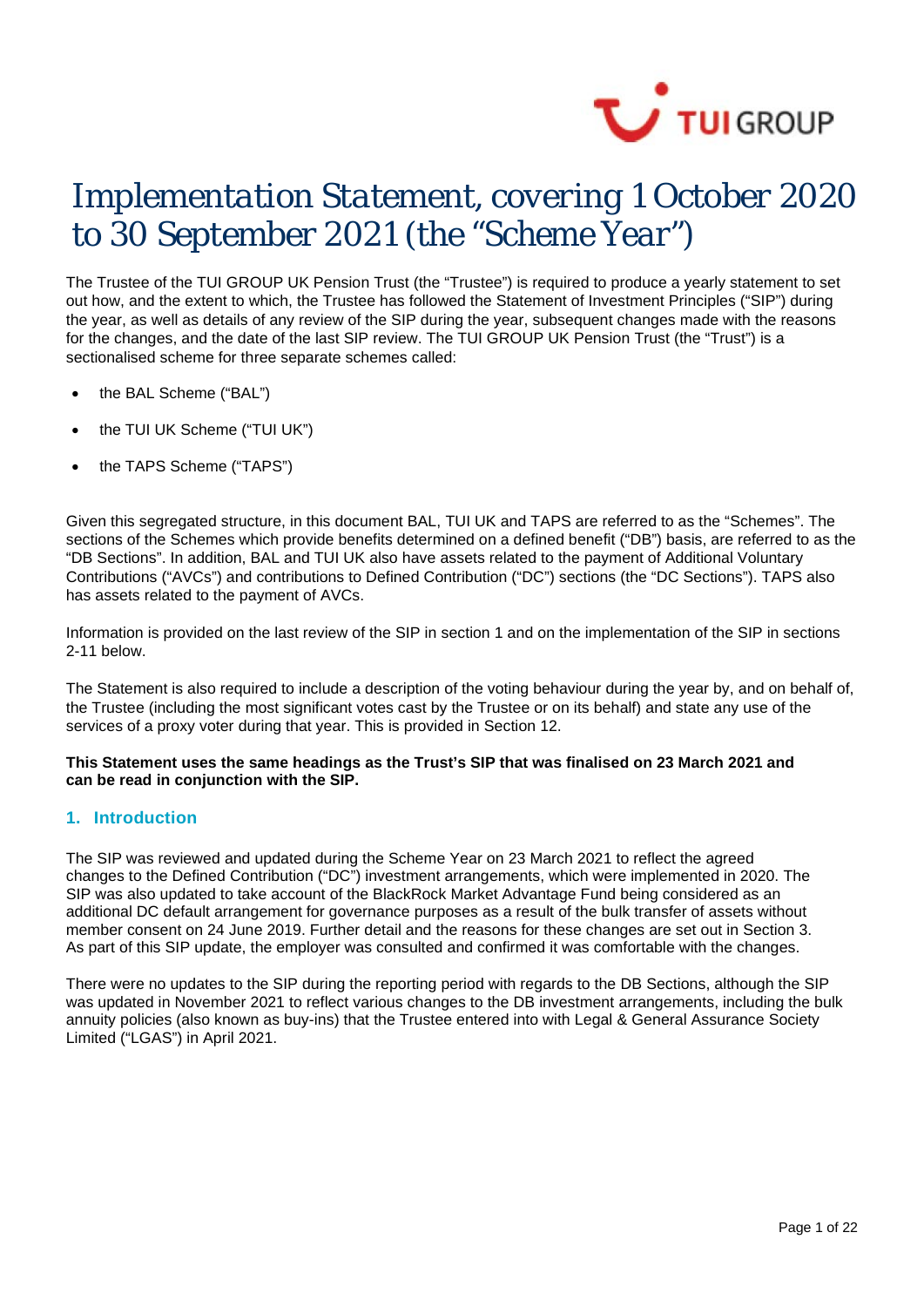

The Trustee has, in its opinion, followed the policies in the Trust's SIP during the Scheme Year. The following Sections provide detail and commentary about how and the extent to which it has done so.

### **2. Investment Objectives**

# **Defined Benefit ("DB") Sections**

| <b>Policy stated in SIP</b>                                                                                                                        | <b>Comment on Trustee's compliance</b>                                                                                                                                                                                                                                                                |
|----------------------------------------------------------------------------------------------------------------------------------------------------|-------------------------------------------------------------------------------------------------------------------------------------------------------------------------------------------------------------------------------------------------------------------------------------------------------|
| "The Trustee's objective is to<br>invest the assets of the Trust<br>prudently to ensure that the<br>benefits promised to members<br>are provided." | The Trustee regularly monitors the Schemes' cashflow requirements. A forward-looking<br>review of liquidity requirements took place in August 2021, performed by its investment<br>adviser (LCP) with input from the Schemes' Administrator. All benefit payments were<br>met during the Scheme Year. |
|                                                                                                                                                    | The Trustee receives ongoing advice from LCP on the Schemes' investment strategies<br>and journey plan progress to ensure that they remain appropriate, including ensuring<br>sufficient asset returns and liquidity to meet member benefits.                                                         |

*"The overall aim is to reach and maintain a position where sufficient assets are held to cover all liabilities plus an additional reserve for unforeseen events such as improvements in mortality, and to have a contribution rate which the UK sponsoring employers (including TUI UK Limited as principal employer) and TUI AG as guarantor (the "TUI Group") can sustain."*

The Trustee receives quarterly performance monitoring reports from LCP that monitor the Schemes' funding position, and periodical updates from its Actuary.

An appropriate contribution rate has been agreed with the TUI Group and is periodically reviewed and was updated in February 2021 following the actuarial valuation.

The DB liabilities of TAPS were insured in full through the purchase of a bulk annuity ("buy-in") policy with Legal & General ("L&G") in April 2021, meaning payment of benefit payments for insured members is no longer reliant on the investment performance of the TAPS' assets and continuing financial support of the TUI Group.

As at 30 September 2021, BAL was fully funded on a Technical Provisions basis, noting that a proportion of its pensioner payments were also insured through the purchase of a buy-in policy with L&G in April 2021. The TUI UK Scheme was below full funding on a Technical Provisions basis (as may be expected for a less mature Scheme).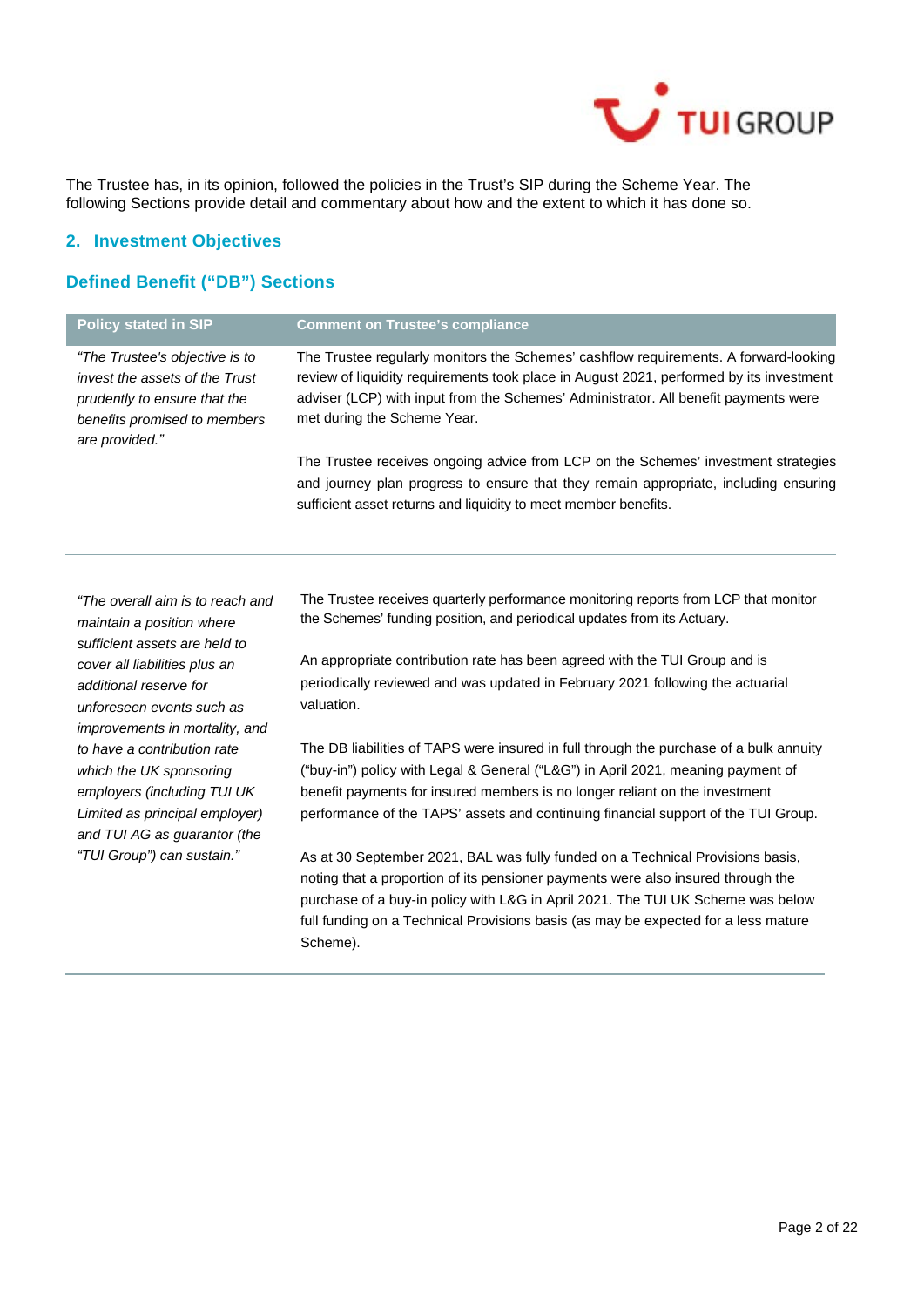

# **Additional Voluntary Contributions ("AVCs") & Defined Contribution ("DC") Sections**

*"For BAL and TUI UK, which are both closed to DC contributions, the main default strategy (ie the strategy in which members' DC benefits should be invested if they have not made an active investment choice) is the Flexible Income Lifestyle Strategy. The Trustee's objectives for the main default strategy are as follows:*

- *aim for significant long-term real growth while members are further away from retirement."*
- *manage down volatility in fund values as members near retirement."*
- *target an end point portfolio that is appropriate and consistent with members using their accumulated pot to fund their retirement via flexi-access drawdown.*

*Taken together, the objectives and policies the Trustee has adopted in respect of the main default strategy, and following analysis of the membership, are expected to meet the needs of members, by providing the following:*

- *The opportunity to increase the value of their benefits with investment growth.*
- *An investment which manages risk in an appropriate and considered way.*
- *A portfolio commensurate with how members may take their benefits when they retire."*

# **Policy stated in SIP Comment on Trustee's compliance**

As a result of the 2019 strategy review, the Trustee agreed some changes to the asset allocations in the strategy to improve diversification and the balance of risk and return. These changes are detailed in Section 3 below.

No review of the DC/AVC arrangements was undertaken during the Scheme year.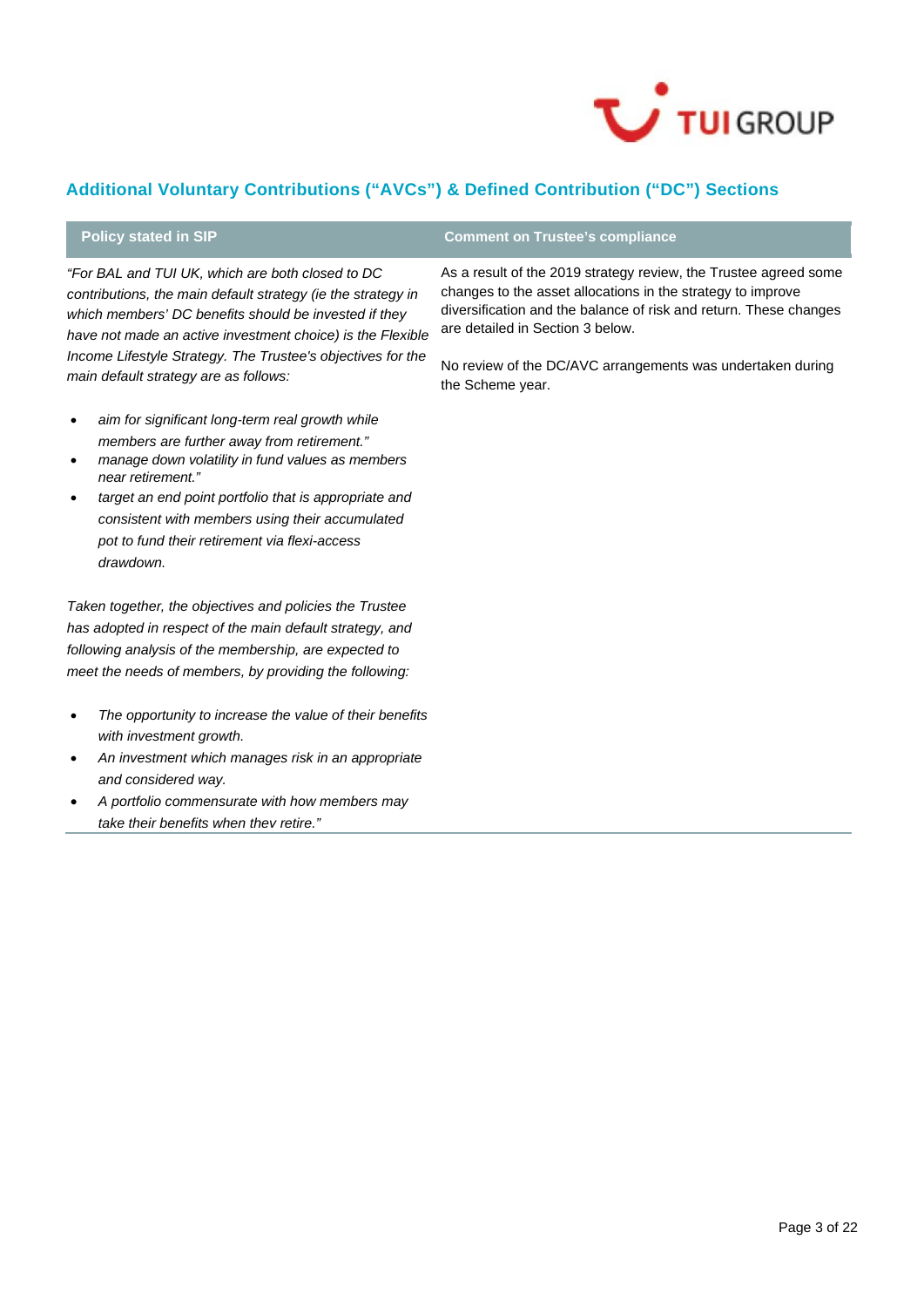

# **3. Investment strategy**

# **Defined Benefit ("DB") Sections**

*The Trustee considers the assets of each Scheme as two portfolios:*

- *• The Growth Portfolio which has the objective of improving the funding position of each Scheme. It comprises a portfolio of credit and debt-based investments, equity, real estate and alternative assets such as insurancelinked securities.*
- *• The Liability Driven Investment ("LDI") Portfolio which has the objective of providing investment performance which broadly follows the movements in the value of each Scheme's liabilities. It currently comprises a portfolio predominantly of fixed and indexlinked gilts, gilt repurchase agreements, interest rate and inflation swaps.*

*The target level of interest rate and inflation risk hedged is 100% as a proportion of each Scheme's technical provisions liabilities. The allocation to the Liability Driven Investment Portfolio will be determined by the collateral required to support the interest rate and inflation hedge but is expected to amount to between 25% and 40% of each Scheme's assets.*

*The Trustee continues to consider additional de-risking strategies as the funding level improves.*

# **Policy stated in SIP Comment on Trustee's compliance**

The Trust's assets were invested in a growth portfolio (via the TUI GUPT Secure Income Common Investment Fund ("CIF")) and a LDI portfolio to hedge the Schemes' interest rate and inflation liability risks.

The Trustee, with the aid of LCP, reviewed the CIF strategy within the context of the BAL and TUI UK funding positions and expected level of distributions from illiquid mandates within the CIF.

During the Scheme Year, the Trustee made the following changes to the Schemes' investment strategies:

- the transfer of TAPS' units in the CIF to TUI UK:
- the completion of a full buy-in of the TAPS DB liabilities;
- a partial buy-in for certain BAL pensioners;
- the disinvestment from Securis Non-Life Fund held within the CIF (a small residual holding remains which is due to be liquidated in 2 to 3 years' time); and
- increasing the allocations to the buy and maintain credit assets for BAL and TUI UK, and asset-backed securities for TUI UK.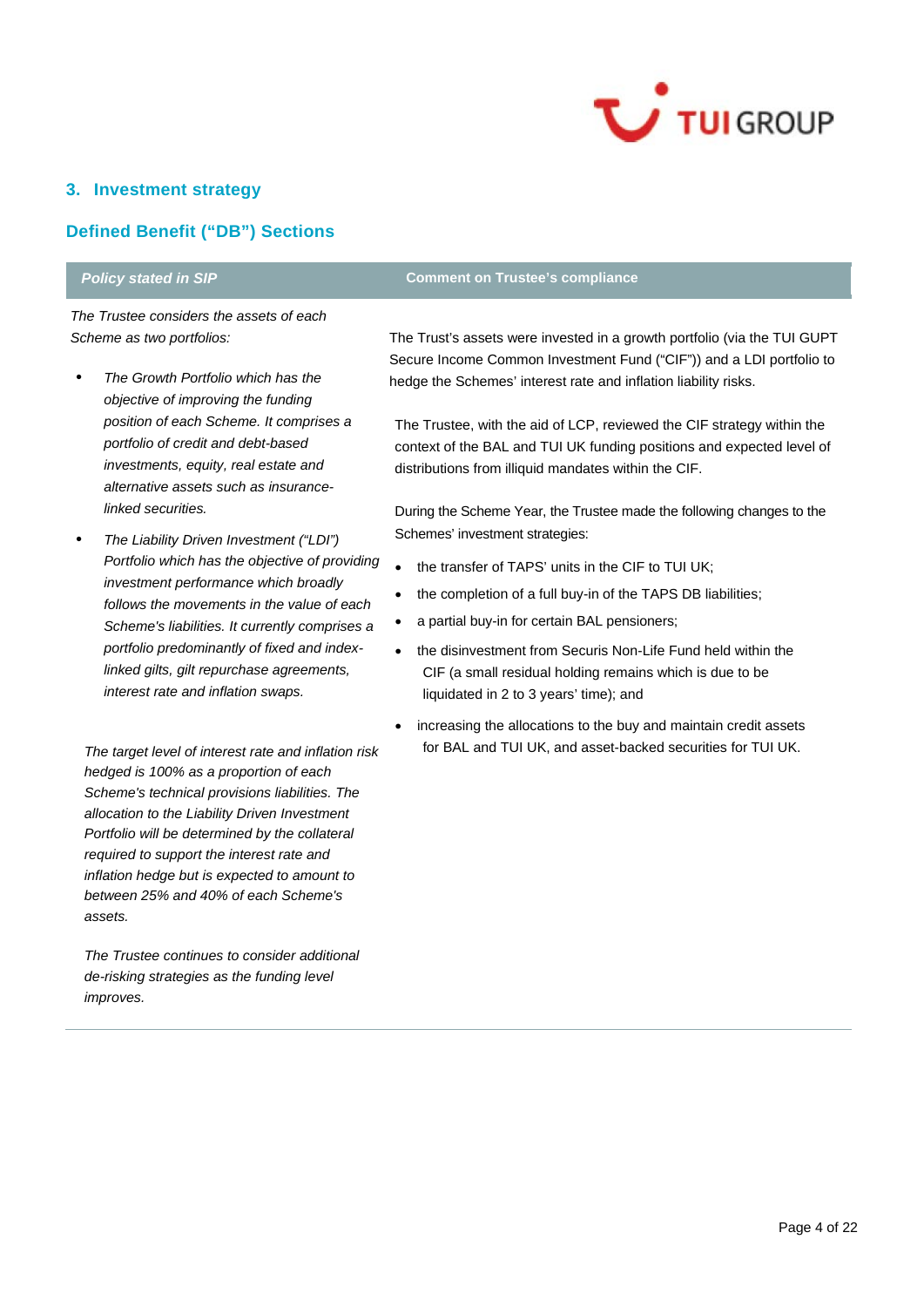

# **AVCs & DC Sections**

| <b>Policy stated in SIP</b>                                                                                                                                                                                                                                                                                                                                                                                                   | <b>Comment on Trustee's compliance</b>                                                                                                                                                                                                                                                                                                                                                                                                                                                                                                                                                                                                                                                                                                                                                                                                                                                                                                                                                                                 |  |  |
|-------------------------------------------------------------------------------------------------------------------------------------------------------------------------------------------------------------------------------------------------------------------------------------------------------------------------------------------------------------------------------------------------------------------------------|------------------------------------------------------------------------------------------------------------------------------------------------------------------------------------------------------------------------------------------------------------------------------------------------------------------------------------------------------------------------------------------------------------------------------------------------------------------------------------------------------------------------------------------------------------------------------------------------------------------------------------------------------------------------------------------------------------------------------------------------------------------------------------------------------------------------------------------------------------------------------------------------------------------------------------------------------------------------------------------------------------------------|--|--|
| "For the AVC and DC Sections, the Trustee has<br>made available a range of investment funds for<br>members."                                                                                                                                                                                                                                                                                                                  | The Trustee has made available alternative lifestyle strategies<br>(targeting a cash lump sum and annuity purchase) and a self-select<br>fund range to members covering all major asset classes as set out in<br>the DC Section of the Investment Policy Implementation Document.                                                                                                                                                                                                                                                                                                                                                                                                                                                                                                                                                                                                                                                                                                                                      |  |  |
| "The Trustee has identified that the BlackRock Aquila<br>Market Advantage Fund is considered to be an<br>additional default arrangement for governance                                                                                                                                                                                                                                                                        | The Trustee believes the range of investment options which it<br>provides enable appropriate diversification.                                                                                                                                                                                                                                                                                                                                                                                                                                                                                                                                                                                                                                                                                                                                                                                                                                                                                                          |  |  |
| purposes and must meet the charge cap restrictions.<br>This is as a result of a bulk transfer of assets without<br>member consent on 24 June 2019, where assets were<br>transitioned into this fund from the Standard Life Global<br>Absolute Return Strategies Fund. This fund is a<br>significant part of the main default strategy, and so is<br>regularly reviewed alongside any review of the main<br>default strategy." | As part of the DC triennial strategy review in November 2019, the<br>Trustee reviewed the self-select fund range and decided to remove<br>funds where there were concerns such as disappointing<br>performance, or where there was a lack of member demand for such<br>funds. The Trustee decided to make available the SL BlackRock<br>ACS World Multifactor Equity Tracker Pension Fund in the self-<br>select range as this fund is used in the default and members may<br>wish to invest in an equity fund that makes use of a number of<br>factors in its investment process. These changes were implemented<br>during the Scheme year, in November 2020.                                                                                                                                                                                                                                                                                                                                                         |  |  |
|                                                                                                                                                                                                                                                                                                                                                                                                                               | The BlackRock Aquila Market Advantage Fund will be formally<br>reviewed alongside the next review of the main default strategy<br>due to take place in Q4 2022. The performance of this fund as<br>well as other investment options available to members, and the<br>default arrangement, are reviewed in the quarterly reports the<br>Trustee receives from LCP.                                                                                                                                                                                                                                                                                                                                                                                                                                                                                                                                                                                                                                                      |  |  |
| "The Trustee will review the default strategies and<br>investment options at least every three years and as<br>soon as practicable after any significant change in<br>legislation, investment policy, or the demographic<br>profile of relevant members.                                                                                                                                                                      | The Trustee did not review the DC investment strategy over the<br>Scheme Year. The last review took place in November 2019. As a<br>result of this review:<br>The Trustee agreed to implement some changes to the growth<br>phase of the lifestyle strategies, including the Drawdown<br>Lifestyle Strategy. These changes were aimed at improving<br>diversification in the equity allocation, with a reduction in the<br>allocation to UK equities from 50% to 4.25% and the<br>introduction of emerging markets and multi-factor equities.<br>Further changes to the Drawdown Lifestyle Strategy were<br>٠<br>agreed, to reduce the level of risk for members approaching<br>retirement, by reducing the allocation to equity in favour of an<br>increased allocation to the BlackRock Market Advantage Fund.<br>The Trustee also decided to close the Passive Equity Cash<br>Lifestyle Strategy, Active Equity Annuity Lifestyle Strategy, and<br>the Diversified Growth Annuity Lifestyle Strategy. This decision |  |  |

was made to streamline the range of strategies available to members, to have one strategy targeting each broad retirement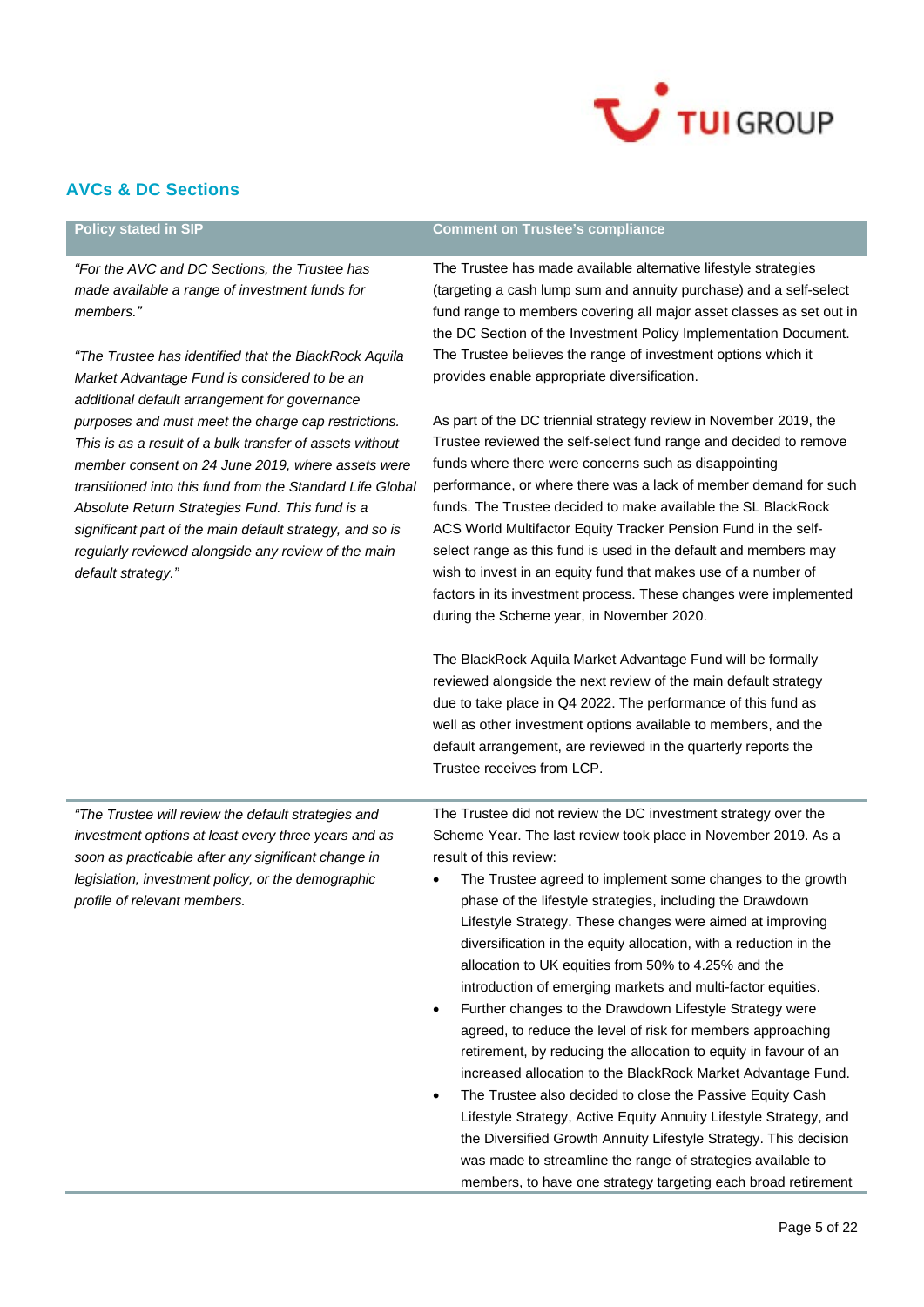

### **Policy stated in SIP Comment on Trustee's compliance**

outcome of drawdown (ie flexible income, by disinvesting over time), cash lump sum and annuity purchase. The DC assets were mapped to the Drawdown Lifestyle Strategy and AVC assets mapped to the Cash Lifestyle Strategy.

- The Trustee also removed the Standard Life UK Equity Select Pension Fund, BlackRock SF Systematic Global Equity Pension Fund, Standard Life At Retirement (Multi Asset Universal) Pension Fund and Standard Life 50:50 Global Equity (BlackRock) Pension Fund from the self-select fund range. The DC assets were mapped to the Flexible Income Lifestyle Strategy (which replaced the Drawdown Lifestyle) and AVC assets mapped to the Lump Sum Lifestyle Strategy (which replaced the Cash Lifestyle).
- The BlackRock ACS World Multifactor Equity Tracker Pension Fund was added to the fund range, and is used in the revised lifestyle strategies.

The changes were implemented in November 2020 and the SIP and IPID have been updated.

*"The Trustee will also monitor the relevant members' behaviour to check whether assumptions made about how members will access their benefits are borne out in practice."*

The Trustee will review member retirement behaviour as part of the 2022 strategy review, once it has been possible to collate a meaningful data set that can be used to reliably inform investment strategy decisions.

# **4. Considerations in setting the investment arrangements**

| <b>Policy stated in SIP</b>                                                                                                                                                                                                                          | <b>Comment on Trustee's compliance</b>                                                                                                                                                                                                                                                                                           |  |
|------------------------------------------------------------------------------------------------------------------------------------------------------------------------------------------------------------------------------------------------------|----------------------------------------------------------------------------------------------------------------------------------------------------------------------------------------------------------------------------------------------------------------------------------------------------------------------------------|--|
| "When deciding how to invest the Trust's assets,<br>the Trustee considers several risks, including, but<br>not limited to, those set out in Appendix 2 of the<br>$SIP.$ "                                                                            | Return and risk of the default strategy and performance of the<br>self-select funds were reviewed during the Scheme Year as part<br>of quarterly investment reports produced by the Trustee's<br>investment consultants. There was no formal investment review<br>of the DC assets undertaken during the period that resulted in |  |
| "The Trustee considered a wide range of asset classes<br>for investment, taking account of the expected returns<br>and key individual risks associated with those asset<br>classes as well as how these risks can be mitigated<br>where appropriate" | any changes to how the assets are invested.<br>Changes arising from the 2019 review were implemented in<br>November 2020.                                                                                                                                                                                                        |  |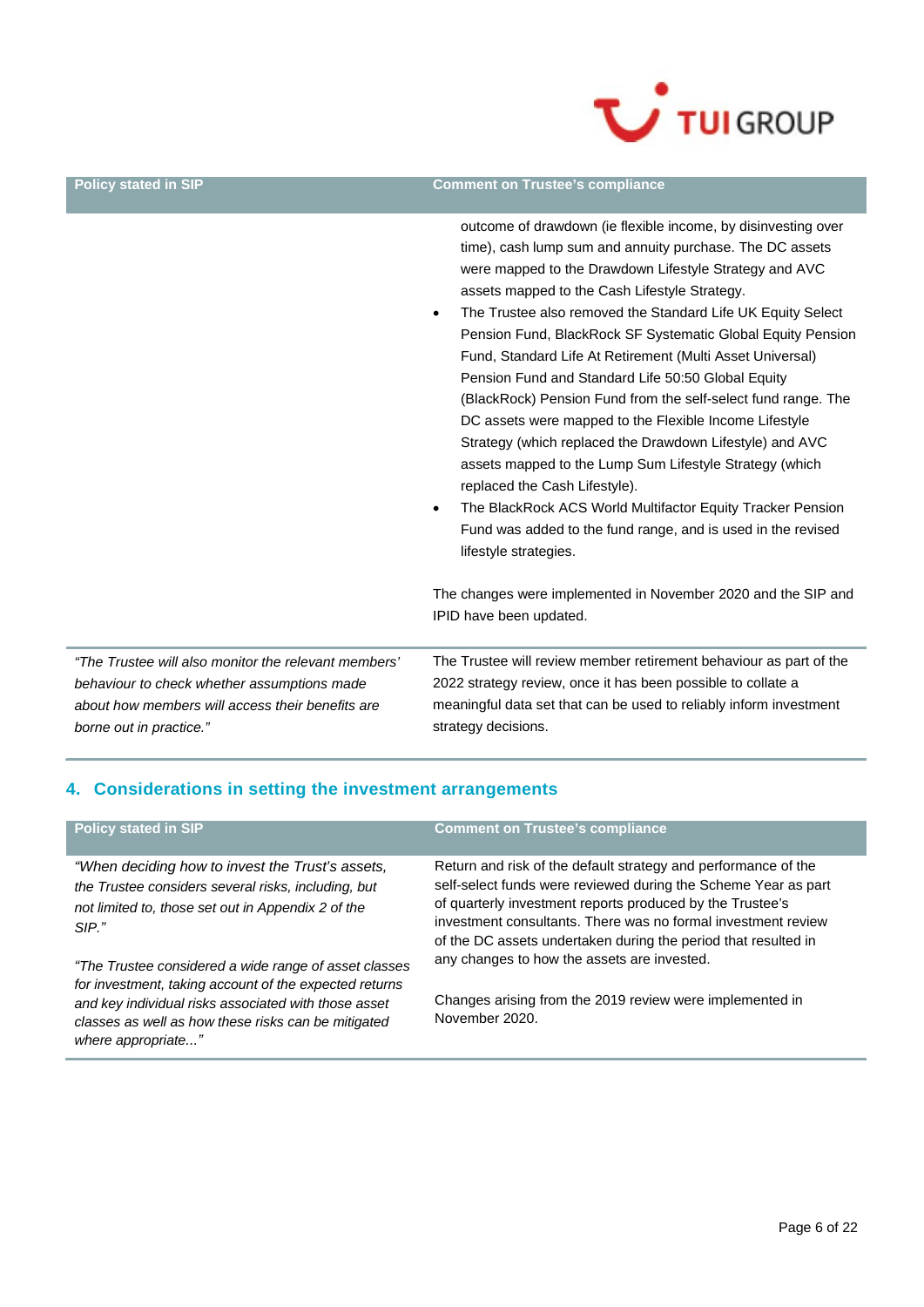

# **5. Implementation of the investment arrangements**

| <b>Policy stated in SIP</b>                                                                                                                                                                                                                                                                                                  | <b>Comment on Trustee's compliance</b>                                                                                                                                                                                                                                                                                                                                                                                                                                                                                                                                                                                                          |
|------------------------------------------------------------------------------------------------------------------------------------------------------------------------------------------------------------------------------------------------------------------------------------------------------------------------------|-------------------------------------------------------------------------------------------------------------------------------------------------------------------------------------------------------------------------------------------------------------------------------------------------------------------------------------------------------------------------------------------------------------------------------------------------------------------------------------------------------------------------------------------------------------------------------------------------------------------------------------------------|
| "Before investing in any manner, the<br>Trustee obtains and considers proper<br>written advice from its investment adviser<br>on the question of whether the<br>investment is satisfactory, having regard<br>to the need for suitable and appropriately<br>diversified investments."                                         | The agreed changes to the AVC and DC Sections were implemented in November<br>2020, this included the BlackRock ACS World Multifactor Equity Tracker Pension<br>Fund being added to the fund range and used in the revised lifestyle strategies.<br>The Trustee obtained formal written advice from its investment adviser, LCP,<br>which included consideration of the need for suitable and appropriately diversified<br>investments.                                                                                                                                                                                                         |
|                                                                                                                                                                                                                                                                                                                              | Ahead of making the investment strategy changes outlined in Section 3, the<br>Trustee obtained formal written advice from LCP. The Trustee made sure that<br>the Schemes' investments were adequately and appropriately diversified.                                                                                                                                                                                                                                                                                                                                                                                                            |
| "It is the Trustee's responsibility to<br>ensure that the managers' investment<br>approaches are consistent with its<br>policies before any new appointment, and<br>to monitor and to consider terminating<br>any existing arrangements that appear to<br>be investing contrary to those policies.                           | For the DC Section, the Trustee appointed a new fund, the BlackRock ACS World<br>Multifactor Equity Tracker Pension Fund. This Fund is used within the default<br>lifestyle strategy as well as being a self-select option. Before appointing the<br>manager, the Trustee received information on the investment process and<br>philosophy, the investment team and past performance. The Trustee also<br>considered the manager's approach to responsible investment and stewardship.                                                                                                                                                          |
| The Trustee expects investment<br>managers, where appropriate, to make<br>decisions based on assessments of the<br>longer term financial and nonfinancial<br>performance of debt/equity issuers, and<br>to engage with issuers to improve their<br>performance. It assesses this when<br>selecting and monitoring managers." | The Trustee's investment adviser, LCP, monitors the investment managers on an<br>ongoing basis, which includes regular research meetings with the managers. LCP<br>monitors any developments at managers and informs the Trustee promptly about<br>any significant updates or events they become aware of with regard to the<br>Scheme's investment managers that may affect the managers' ability to achieve<br>their investment objectives. This includes any significant change to the<br>investment process or key staff for any of the funds the Scheme invests in, or any<br>material change in the level of diversification in the fund. |
|                                                                                                                                                                                                                                                                                                                              | Where appropriate the Trustee invites the Trusts' investment managers to<br>present at Trustee meetings. Over the period, the Trustee did not meet with any<br>of its managers. However, the Trustee reviewed some investment funds<br>(managed by Bain and Invesco) in closer detail to ensure these funds were still<br>suitable for investment.                                                                                                                                                                                                                                                                                              |
|                                                                                                                                                                                                                                                                                                                              | The Trustee was comfortable with all of its investment manager arrangements<br>over the Scheme Year.                                                                                                                                                                                                                                                                                                                                                                                                                                                                                                                                            |
| "The Trustee's policy is to evaluate each<br>of its investment managers by reference<br>to the manager's individual performance<br>as well as the role it plays in helping the<br>Plan meet its overall long-term<br>objectives, taking account of risk, the                                                                 | The Trustee monitors the performance of the Trusts' investment managers on<br>a quarterly basis, using quarterly performance monitoring reports provided by<br>LCP. The report shows the performance of each manager over 1, 3 and 5 year<br>periods. Performance is considered in the context of the manager's benchmark<br>and objectives.                                                                                                                                                                                                                                                                                                    |
| need for diversification and liquidity.<br>Each manager's remuneration, and the<br>value for money it provides, is assessed                                                                                                                                                                                                  | The quarterly report received by the Trustee during the Scheme Year show that<br>all managers have produced performance broadly in line with expectations over<br>the long-term.                                                                                                                                                                                                                                                                                                                                                                                                                                                                |
| in light of these considerations."                                                                                                                                                                                                                                                                                           | For the DC and AVC Sections the Trustee's advisers carried out a value for<br>members assessment, which confirmed to the Trustee that overall members                                                                                                                                                                                                                                                                                                                                                                                                                                                                                           |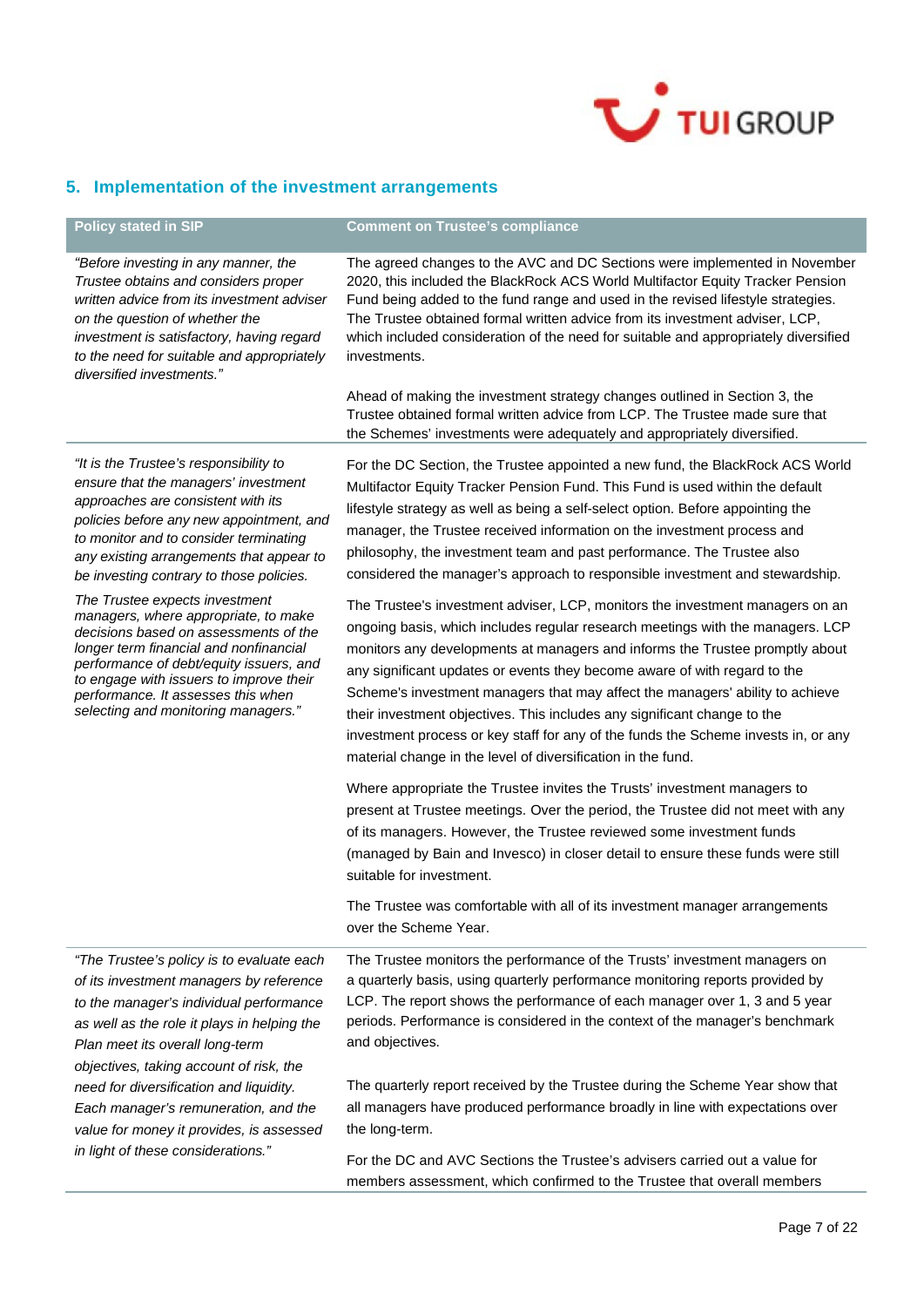

### **Policy stated in SIP Comment on Trustee's compliance**

were receiving good value for money. The review covered a range of factors, including the fees payable to managers; the fees were found to be reasonable when compared against schemes with similar sized mandates. To further improve value for members, LCP negotiated a fee reduction of 0.07% pa with the DC investment platform provider for both the BlackRock Aquila Market Advantage Fund and the Standard Life Annuity Targeting Pension, Fund; this reduction was implemented in April 2021.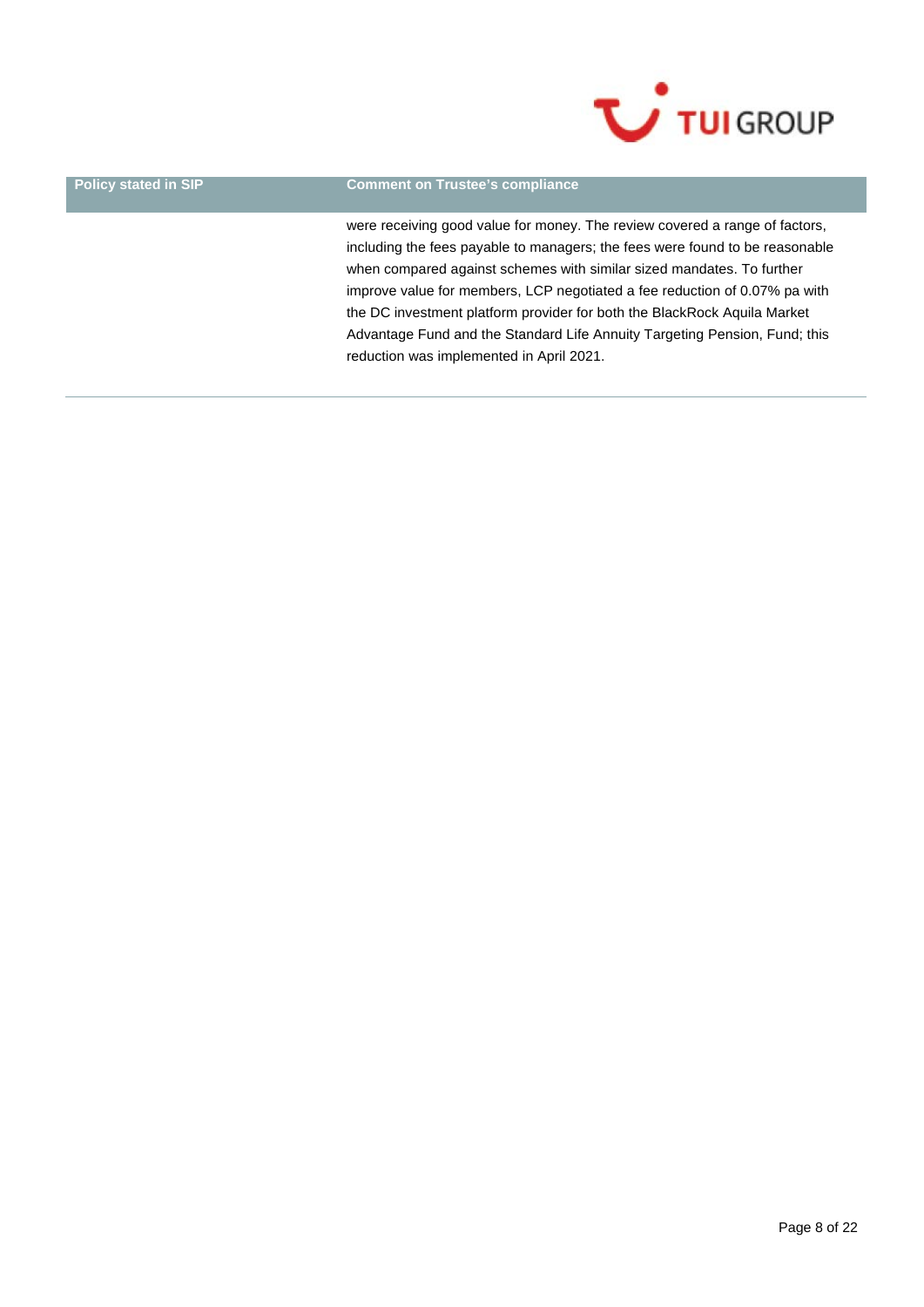

# **6. Realisation of investments**

| <b>Policy stated in SIP</b>                                                                                                                                                                                                                                                                                                                                                                                                                                      | <b>Comment on Trustee's compliance</b>                                                                                                                                                                                                                                                                                                                                                                                                                                                    |
|------------------------------------------------------------------------------------------------------------------------------------------------------------------------------------------------------------------------------------------------------------------------------------------------------------------------------------------------------------------------------------------------------------------------------------------------------------------|-------------------------------------------------------------------------------------------------------------------------------------------------------------------------------------------------------------------------------------------------------------------------------------------------------------------------------------------------------------------------------------------------------------------------------------------------------------------------------------------|
| "For the DB Sections, when appropriate, the Trustee,<br>on the administrators' recommendation, decides on the<br>amount of cash required for benefit payments and other<br>outgoings and informs the investment managers of any<br>liquidity requirements. The Trustee's preference is for<br>investments that are readily realisable but recognise<br>that achieving a well-diversified portfolio may mean<br>holding some investments that are less liquid (eg | During the year the Trustee received recommendations from Equiniti,<br>the Schemes' administrator, on the amount of cash required for<br>benefit payments and other outgoings. The Trustee subsequently<br>informed the investment managers of its' liquidity requirements.<br>Whilst the Trustee's preference is for investments that are readily<br>realisable, some less liquid assets are also held (such as property<br>and private credit) to achieve a more diversified portfolio. |
| property)."                                                                                                                                                                                                                                                                                                                                                                                                                                                      | The Trustee also receives income from the underlying assets in the<br>CIF, which is retained in a cash fund managed by the Schemes'<br>custodian, Northern Trust. Cashflows are then paid to the Trustee's<br>bank accounts and used towards paying benefit payments.                                                                                                                                                                                                                     |
|                                                                                                                                                                                                                                                                                                                                                                                                                                                                  | In August 2021, the Trustee reviewed the management of ongoing<br>liquidity needs across all Schemes and the CIF, to ensure that the<br>cashflow needs for the Schemes were being appropriately met.                                                                                                                                                                                                                                                                                      |
| "For the AVC and DC Sections, the Trustee's policy is<br>to invest in funds that offer daily dealing to enable<br>members to readily realise and change their<br><i>investments."</i>                                                                                                                                                                                                                                                                            | All of the AVC and DC Section funds which the Trustee made<br>available to members during the Scheme Year are daily priced.                                                                                                                                                                                                                                                                                                                                                               |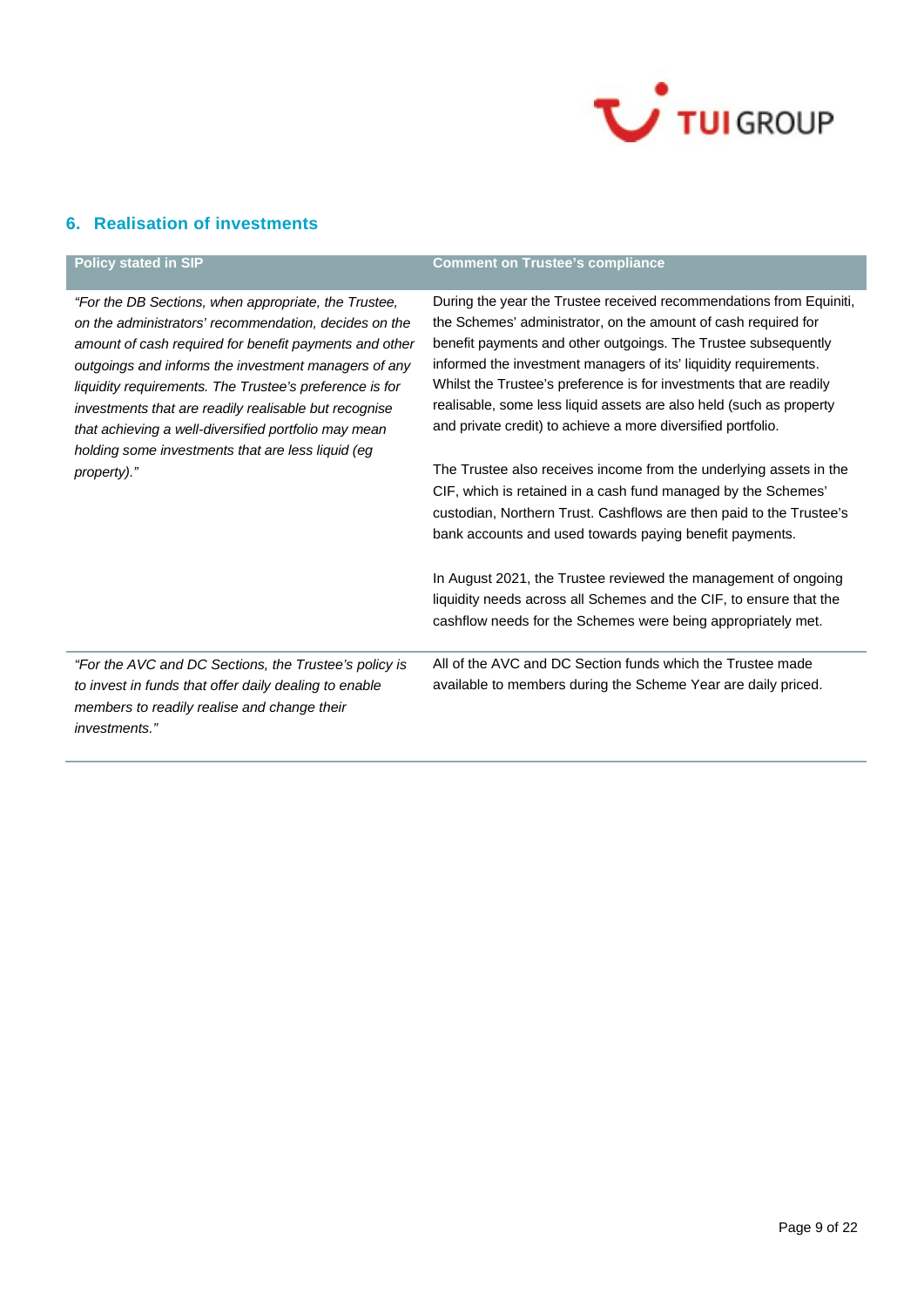

# **7. Financially material considerations and non-financial matters**

| <b>Policy stated in SIP</b>                                                                                                                                                                                                                                                                                                                                                                                                                            | <b>Comment on Trustee's compliance</b>                                                                                                                                                                                                                                                                                                                                                              |
|--------------------------------------------------------------------------------------------------------------------------------------------------------------------------------------------------------------------------------------------------------------------------------------------------------------------------------------------------------------------------------------------------------------------------------------------------------|-----------------------------------------------------------------------------------------------------------------------------------------------------------------------------------------------------------------------------------------------------------------------------------------------------------------------------------------------------------------------------------------------------|
| "The Trustee expects its investment managers to take<br>account of financially material considerations (including<br>climate change and other ESG considerations). The<br>Trustee seeks to appoint managers that have<br>appropriate skills and processes to do this, and from<br>time to time reviews how its managers are taking                                                                                                                     | As part of its advice on the selection and ongoing review of the<br>investment managers, LCP incorporates its assessment of the<br>nature and effectiveness of managers' approaches to financially<br>material considerations (including climate change and other ESG<br>considerations), voting and engagement.                                                                                    |
| account of these issues in practice.                                                                                                                                                                                                                                                                                                                                                                                                                   | In December 2020, the Trustee reviewed the stewardship and<br>voting policies of the L&G Global Real Estate Equity Index Fund.                                                                                                                                                                                                                                                                      |
| The Trustee has limited influence over managers'<br>investment practices where assets are held in pooled<br>funds, but it encourages its managers to improve their                                                                                                                                                                                                                                                                                     | The Trustee was satisfied with the results of the review and no<br>further action was taken.                                                                                                                                                                                                                                                                                                        |
| practices where appropriate."                                                                                                                                                                                                                                                                                                                                                                                                                          | The Trustee signed the 2021 Global Investor Statement to<br>Governments on the Climate Crisis to demonstrate its support for<br>stronger government action to address climate change.                                                                                                                                                                                                               |
|                                                                                                                                                                                                                                                                                                                                                                                                                                                        | The Trustee added a new pooled fund, the BlackRock ACS World<br>Multifactor Tracker Equity Fund to the DC self-select fund range (this<br>Fund also makes up part of the lifestyle strategies) in November<br>2020. In selecting and appointing this manager, the Trustee<br>reviewed LCP's RI <sup>1</sup> assessments of the manager.                                                             |
| "The Trustee does not take into account any non-<br>financial matters (ie matters relating to the ethical and<br>other views of members and beneficiaries, rather than<br>considerations of financial risk and return) in the<br>selection, retention and realisation of investments.<br>Within the AVC and DC Sections the Trustee<br>recognises that some members may wish for ethical or<br>other non-financial matters to be taken into account in | Within the DC Section the Trustee recognises that some<br>members may wish for ethical matters or other non-financial<br>matters to be taken into account in their investments and<br>therefore it has made available the Vanguard ESG Developed<br>World All Cap Equity Index Pension Fund and HSBC Islamic<br>Global Equity Index Pension Fund as investment options for<br>members.              |
| their investments and therefore has made available the<br>Vanguard ESG Developed World All Cap Equity Index<br>Pension Fund and HSBC Islamic Global Equity Index<br>Pension Fund as an investment options to members."                                                                                                                                                                                                                                 | The Trustee received training on managing climate risk effectively<br>following the introduction of new requirements in this area by the<br>Department of Work and Pensions. This included the additional steps<br>the Trustee must take to enhance their climate-related governance<br>and awareness of the future annual TCFD (Taskforce on Climate-<br>related Financial Disclosures) reporting. |

<sup>&</sup>lt;sup>1</sup>RI stands for Responsible Investment. LCP undertake a RI survey to oversee how managers are implementing RI on the Trustee's behalf. The *scores that LCP assign managers show how good the managers are at taking account of ESG issues and exercising stewardship, and the underlying analysis indicates whether there are concerns that might need to be addressed. LCP conduct further research on RI with regards to*  individual funds as part of annual research meetings which includes how they account for climate change, ESG and their approach to voting and *engagement.*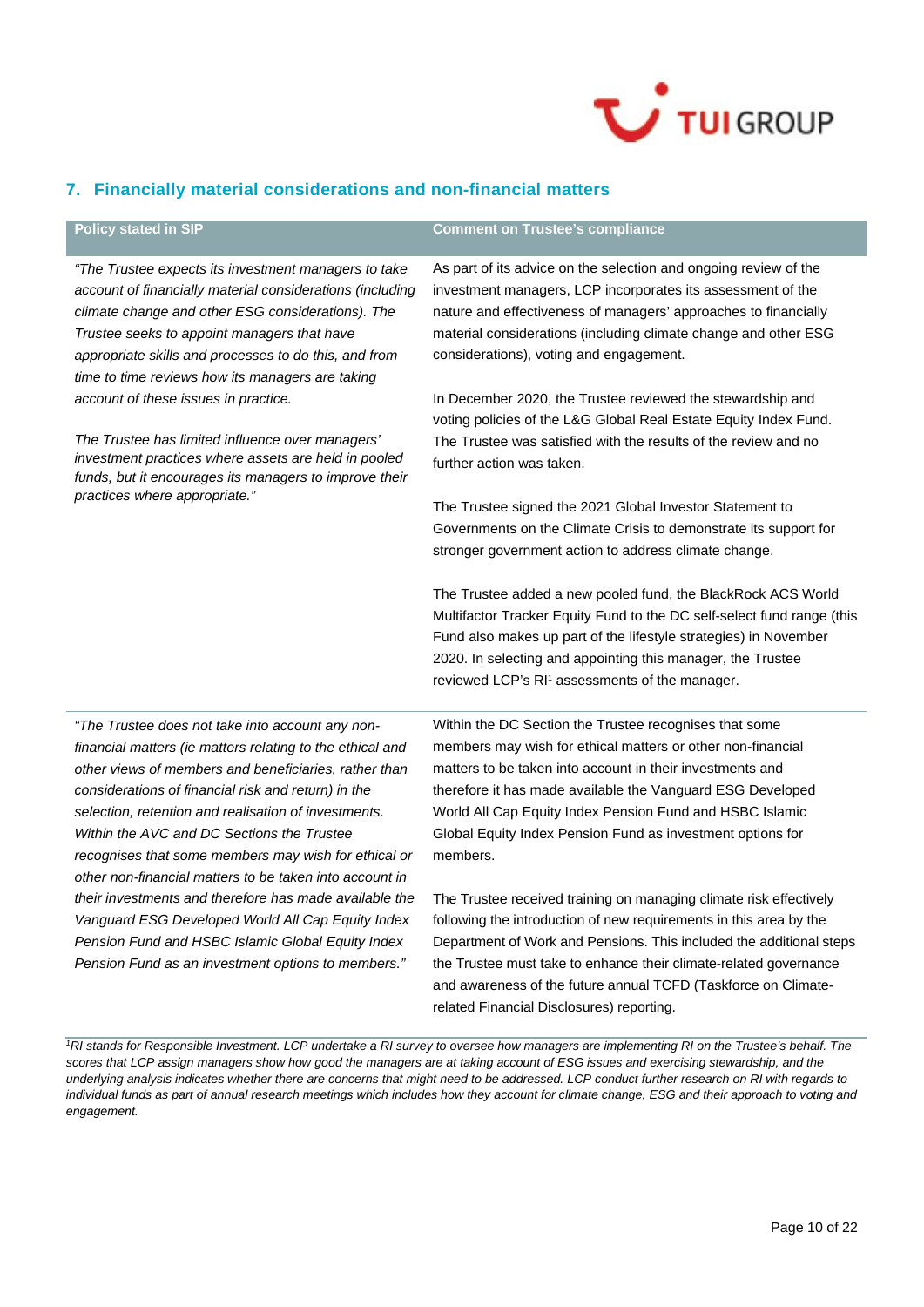

# **8. Voting and engagement**

### **Policy stated in SIP Comment on Trustee's compliance**

*"The Trustee recognises its responsibilities as owners of capital, and believes that good stewardship practices, including monitoring and engaging with investee companies, and exercising voting rights attaching to investments, protect and enhance the long-term value of investments. The Trustee has delegated to its investment managers the exercise of rights attaching to investments, including voting rights, and engagement with issuers of debt and equity and other relevant persons about relevant matters such as performance, strategy, capital structure, management of actual or potential conflicts of interest, risks and ESG considerations.*

*The Trustee does not monitor or engage directly with issuers or other holders of debt or equity. It expects the investment managers to exercise ownership rights and undertake monitoring and engagement in line with the managers' general policies on stewardship, as provided to the Trustee from time to time, considering the long-term financial interests of the beneficiaries. The Trustee seeks to appoint managers that have strong stewardship policies and processes, reflecting where relevant the recommendations of the UK Stewardship Code issued by the Financial Reporting Council, and from time to time the Trustee reviews how these are implemented in practice."*

### This is covered in Section 7 above.

# **9. Investment governance, responsibilities, decision-making and fees (Appendix 1 of the SIP)**

| Policy stated in SIP                                                                                                                                                                                                                                                                                                                             | <b>Comment on Trustee's compliance</b>                                                                                                                                                                                                                                              |
|--------------------------------------------------------------------------------------------------------------------------------------------------------------------------------------------------------------------------------------------------------------------------------------------------------------------------------------------------|-------------------------------------------------------------------------------------------------------------------------------------------------------------------------------------------------------------------------------------------------------------------------------------|
| "It is the Trustee's policy to assess the performance of<br>the Trust's investments, investment providers and<br>professional advisers from time to time. See Section 5<br>of the SIP. The Trustee will also periodically assess the<br>effectiveness of its decision-making and investment<br>governance processes and will decide how this may | As mentioned in Section 5, the Trustee assesses the<br>performance of the Schemes' investments on an ongoing<br>basis as part of the quarterly monitoring reports it receives.<br>The performance of the professional advisers is considered<br>on an ongoing basis by the Trustee. |
| then be reported to members."                                                                                                                                                                                                                                                                                                                    | The Trustee has put in place formal objectives for its<br>investment adviser and will review the adviser's<br>performance against these objectives on a regular basis.                                                                                                              |
|                                                                                                                                                                                                                                                                                                                                                  | The Trustee carries out periodic reviews of its governance<br>processes with regards to operational due diligence, pricing<br>and dealing, voting and stewardship, and investment<br>manager fees.                                                                                  |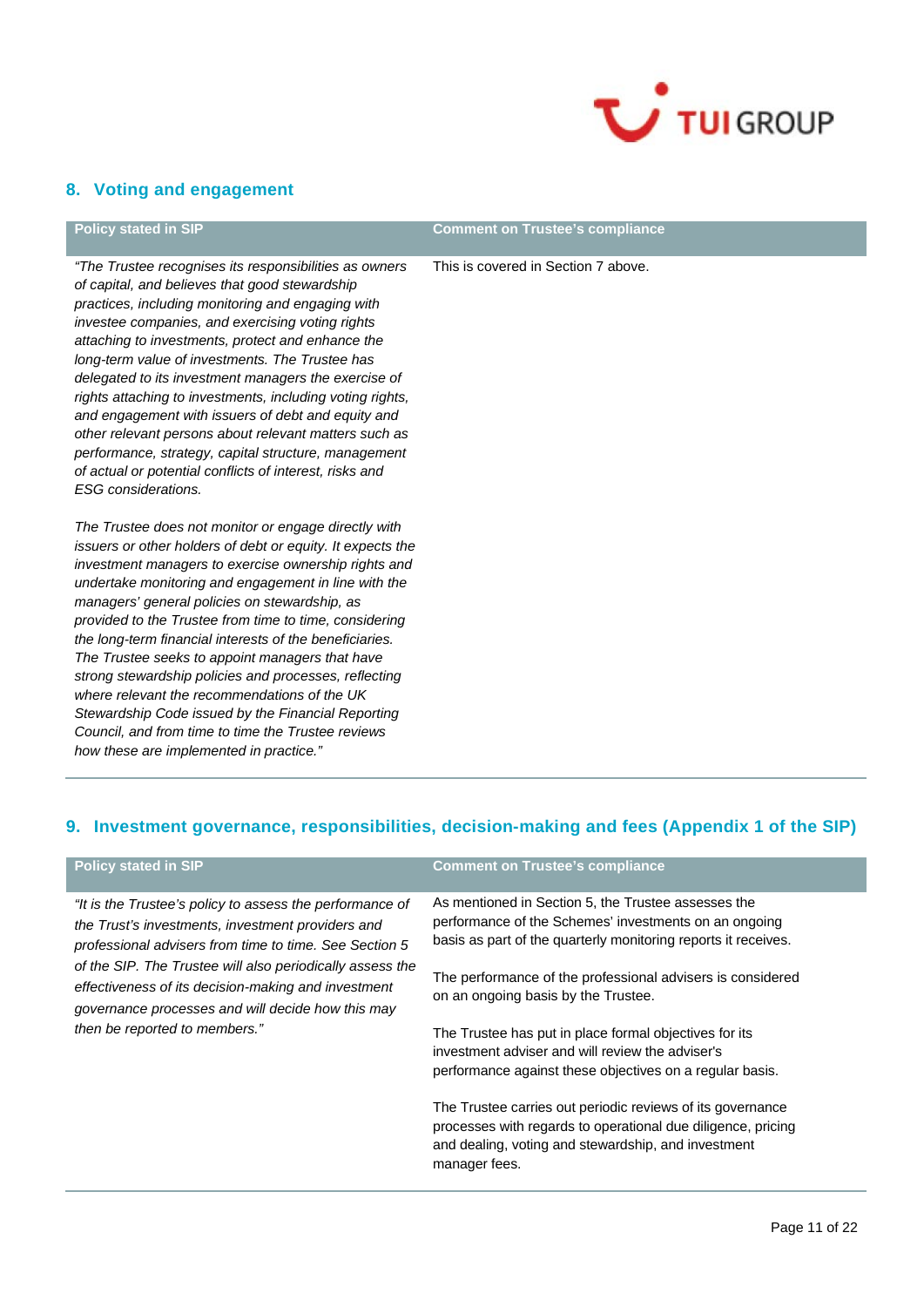

# **10. Policy towards risk (Appendix 2 of the SIP)**

| <b>Policy stated in SIP</b>                                                                                                                                                                                                                                                                                                                                                                                                                                                                                                                                                                                                                           | <b>Comment on Trustee's compliance</b>                                                                                                                                                                                                                                                                                                                                                                                                                                                                                                                                                                                                                                                                                                                                                                             |  |
|-------------------------------------------------------------------------------------------------------------------------------------------------------------------------------------------------------------------------------------------------------------------------------------------------------------------------------------------------------------------------------------------------------------------------------------------------------------------------------------------------------------------------------------------------------------------------------------------------------------------------------------------------------|--------------------------------------------------------------------------------------------------------------------------------------------------------------------------------------------------------------------------------------------------------------------------------------------------------------------------------------------------------------------------------------------------------------------------------------------------------------------------------------------------------------------------------------------------------------------------------------------------------------------------------------------------------------------------------------------------------------------------------------------------------------------------------------------------------------------|--|
| "When assessing the risk appetite and risk capacity,<br>the Trustee considered a range of qualitative and                                                                                                                                                                                                                                                                                                                                                                                                                                                                                                                                             | Risks are monitored on an ongoing basis with the help of the<br>investment adviser.                                                                                                                                                                                                                                                                                                                                                                                                                                                                                                                                                                                                                                                                                                                                |  |
| quantitative factors" "The Trustee considers that<br>there are several different types of investment risk that                                                                                                                                                                                                                                                                                                                                                                                                                                                                                                                                        | The Trustee maintains a risk register, and this is discussed<br>at quarterly meetings.                                                                                                                                                                                                                                                                                                                                                                                                                                                                                                                                                                                                                                                                                                                             |  |
| are important to manage and monitor."                                                                                                                                                                                                                                                                                                                                                                                                                                                                                                                                                                                                                 | The Trustee's policy for some risks, given their nature, is to<br>understand them and to address them if it becomes<br>necessary, based upon the advice of the Trustee's<br>investment adviser or information provided to the Trustee by<br>the Schemes' investment managers. These risks are listed<br>with further detail under Appendix 2 of the SIP.                                                                                                                                                                                                                                                                                                                                                                                                                                                           |  |
| "For the DB Sections, a key objective of the<br>Trustee is that, over the long-term, the Trust<br>should generate its target return so that it has<br>adequate assets to meet its liabilities as they fall<br>due. The Trustee therefore invests the assets of<br>the Trust to produce a sufficient long-term return in<br>excess of the liabilities. There is also a risk that<br>the performance of the Trust's assets and<br>liabilities diverges in certain financial and<br>economic conditions in the short term. This risk<br>has been considered in setting the investment<br>strategy and is monitored by the Trustee on a<br>regular basis. | With regard to the risk of inadequate returns, as part of an<br>investment strategy review in February 2021 and later in<br>October 2021 regarding the future of the CIF, it was reported<br>that for both TUI UK and BAL, the expected return for these<br>Schemes exceeded the Schemes' required returns to reach a<br>fully funded position on the respective Technical Provisions<br>liability measures in the long-term.<br>The Trustee formally reviews the Schemes' funding positions<br>as part of its annual actuarial report to allow for changes in<br>market conditions. On a triennial basis the Trustee reviews<br>the funding position allowing for membership and other<br>experience. The Trustee also informally monitors the funding<br>position more regularly on a quarterly basis at Trustee |  |
| In the AVC and DC Sections, as members'<br>benefits are dependent on the investment returns<br>achieved, it is important that investment options                                                                                                                                                                                                                                                                                                                                                                                                                                                                                                      | meetings and the Trustee Directors also have the ability to<br>monitor this daily on LCP Visualise.                                                                                                                                                                                                                                                                                                                                                                                                                                                                                                                                                                                                                                                                                                                |  |
| are available which can be expected to produce<br>adequate real returns over the longer term.<br>Accordingly, equity and equity-based funds, which<br>are expected to provide positive returns above<br>inflation over the long term, have been made<br>available to members and feature in the growth<br>phase of the main default strategy. To reduce the<br>chance of a sharp deterioration in members'<br>benefits close to retirement, the Trustee has made<br>the main default strategy a lifestyle strategy."                                                                                                                                  | With regard to the risk of inadequate returns in the DC section, the<br>Trustee makes use of equity and equity-based funds, which are<br>expected to provide positive returns above inflation over the long<br>term. These are used in the growth phase of the default option and<br>are also made available within the self-select options. These funds<br>are expected to produce adequate real returns over the longer term.                                                                                                                                                                                                                                                                                                                                                                                    |  |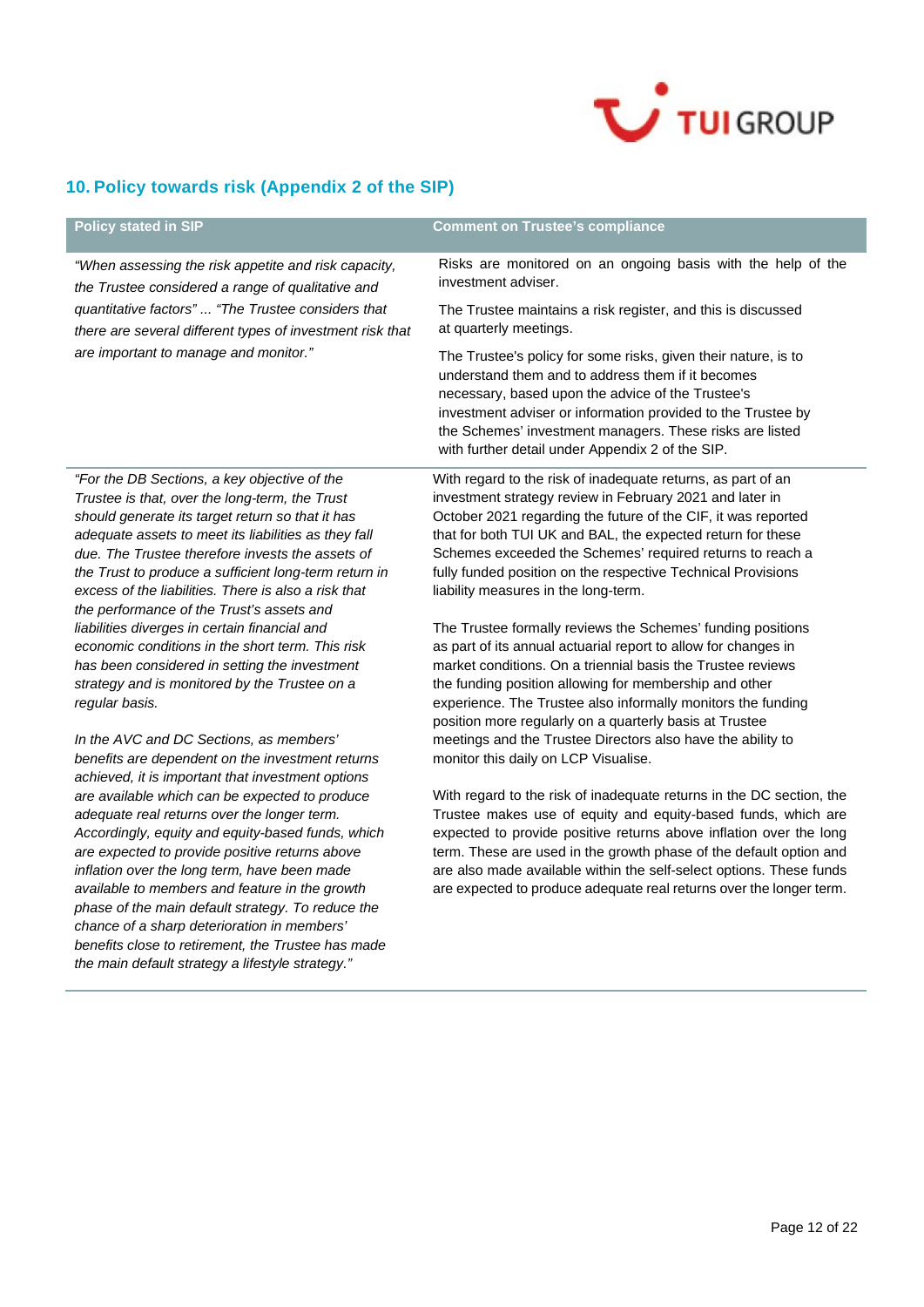

# **11. Description of voting behaviour during the year**

All of the Trustee's holdings in listed equities are within pooled funds and the Trustee has delegated to their investment managers the exercise of voting rights. Therefore, the Trustee is not able to direct how votes are exercised and the Trustee themselves has not used proxy voting services over the year.

In this section we have sought to include voting data on the Trust's funds that hold listed equities as follows:

### **DB Sections:**

LGIM Global Real Estate Equity Index Fund

### **AVC and DC Sections:**

BlackRock Market Advantage Pension Fund

BlackRock ACS World Multifactor Equity Tracker Pension Fund

Standard Life World Ex UK (BlackRock) Pension Fund

# **12.1 Description of the voting processes**

### **Legal and General Investment Management Limited ("LGIM")**

LGIM's voting and engagement activities are driven by ESG professionals and its assessment of the requirements in these areas seeks to achieve the best outcome for all its clients. LGIM's voting policies are reviewed annually and take into account feedback from its clients.

Every year, LGIM holds a stakeholder roundtable event where clients and other stakeholders (civil society, academia, the private sector and fellow investors) are invited to express their views directly to the members of the Investment Stewardship team. The views expressed by attendees during this event form a key consideration as LGIM continues to develop its voting and engagement policies and define strategic priorities in the years ahead. LGIM also takes into account client feedback received at regular meetings and/or ad-hoc comments or enquiries.

All decisions are made by LGIM's Investment Stewardship team and in accordance with its relevant Corporate Governance & Responsible Investment and Conflicts of Interest policy documents, which are reviewed annually. Each member of the team is allocated a specific sector globally so that the voting is undertaken by the same individuals who engage with the relevant company, with the aim of ensuring that its stewardship approach flows smoothly throughout the engagement and voting process and that engagement is fully integrated into the vote decision process, therefore sending consistent messaging to companies.

LGIM's Investment Stewardship team uses ISS's 'ProxyExchange' electronic voting platform to electronically vote clients' shares. All voting decisions are made by LGIM and LGIM does not outsource any part of the strategic decisions. LGIM's use of ISS recommendations is purely to augment its own research and proprietary ESG assessment tools. The Investment Stewardship team also uses the research reports of Institutional Voting Information Services ("IVIS") to supplement the research reports that LGIM receives from ISS for UK companies when making specific voting decisions.

To ensure LGIM's proxy provider votes in accordance with its position on ESG, LGIM has put in place a custom voting policy with specific voting instructions. These instructions apply to all markets globally and seek to uphold what LGIM considers are minimum best practice standards which LGIM believes all companies globally should observe, irrespective of local regulation or practice.

LGIM retains the ability in all markets to override any vote decisions, which are based on its custom voting policy. This may happen where engagement with a specific company has provided additional information (for example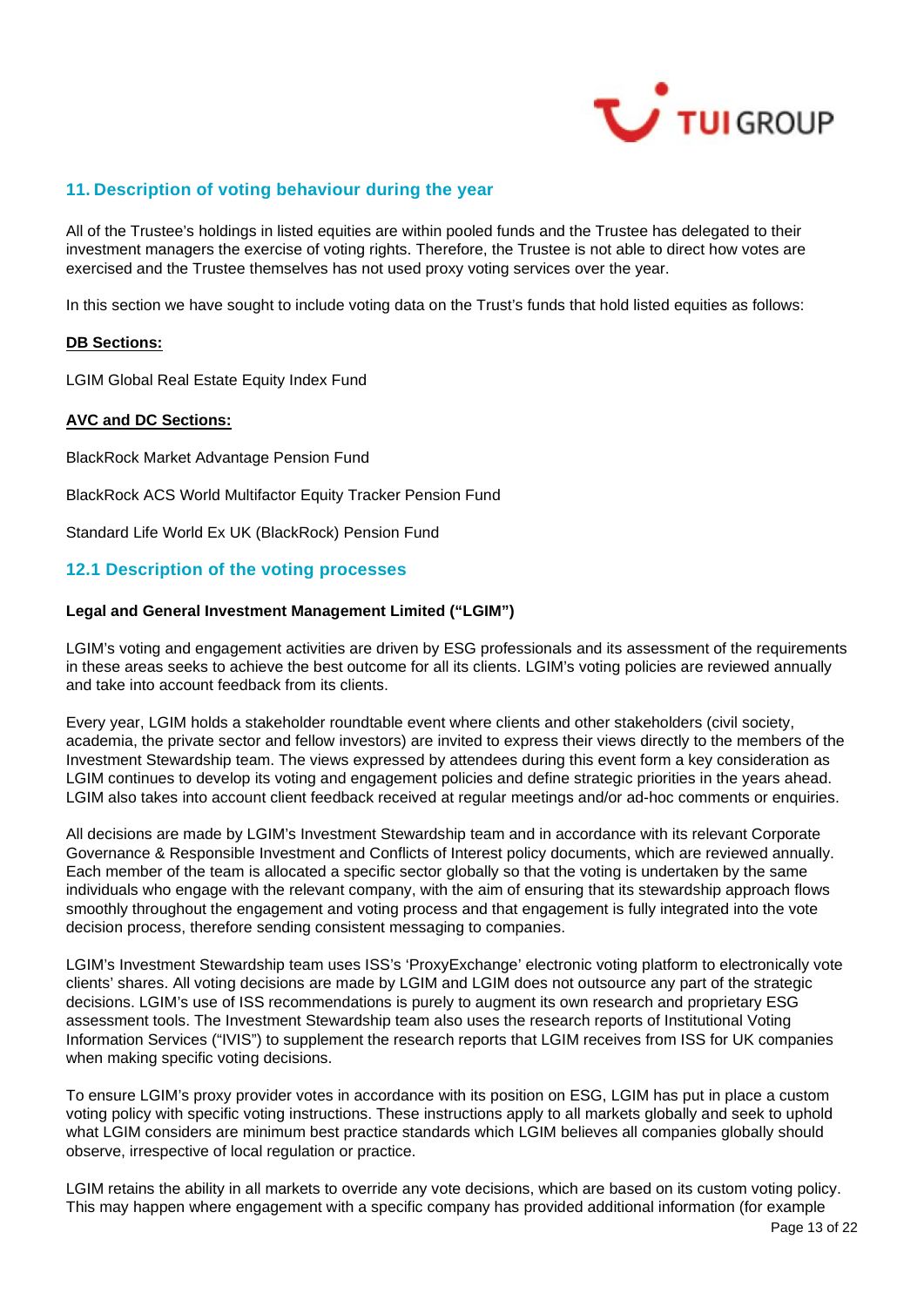

from direct engagement, or explanation in the annual report) that allows LGIM to apply a qualitative overlay to its voting judgement. LGIM has strict monitoring controls to ensure its votes are fully and effectively executed in accordance with its voting policies by its service provider. This includes a regular manual check of the votes input into the platform, and an electronic alert service to inform LGIM of rejected votes which require further action.

### **BlackRock Investment Management (UK) Limited ("BlackRock")**

Voting decisions are made by members of the BlackRock Investment Stewardship team ("BIS") with input from the wider investment team as required, in accordance with BlackRock's Global Corporate Governance and Engagement Principles. Voting guidelines are market-specific to ensure they take into account a company's unique circumstances by market, where relevant. BlackRock's voting decisions are informed through research and engagement as necessary.

BlackRock takes a case-by-case approach to the items put to a shareholder vote. Analysis is informed by internally developed proxy voting guidelines, its pre-vote engagement with the company, its research, and any situational factors for a company.

BlackRock aims to vote at all shareholder meetings of companies in which its clients are invested. In cases where there are significant obstacles to voting, such as share blocking or requirements for a power of attorney, BlackRock will review the resolutions to assess the extent of the restrictions on voting against the potential benefits.

Whilst BlackRock does subscribe to research from the proxy advisory firms (Institutional Shareholder Services ("ISS") and Glass, Lewis & Co) this is just one among many inputs into its voting decision process. BlackRock primarily uses proxy research firms to transform corporate governance information and analysis into a concise, easily reviewable format so that BlackRock's investment stewardship analysts can readily identify and prioritise those companies where its own additional research and engagement would be beneficial. Other sources of information BlackRock uses include the company's own reporting (such as the proxy statement and the website), its engagement and voting history with the company, the views of its active investors, public information and ESG research.

# **Standard Life**

As the Standard Life World Ex UK (BlackRock) Pension Fund invests solely in 4 underlying BlackRock funds for the DC Sections, BlackRock is responsible for the provision of the voting data. As such, the voting process described above for BlackRock is applicable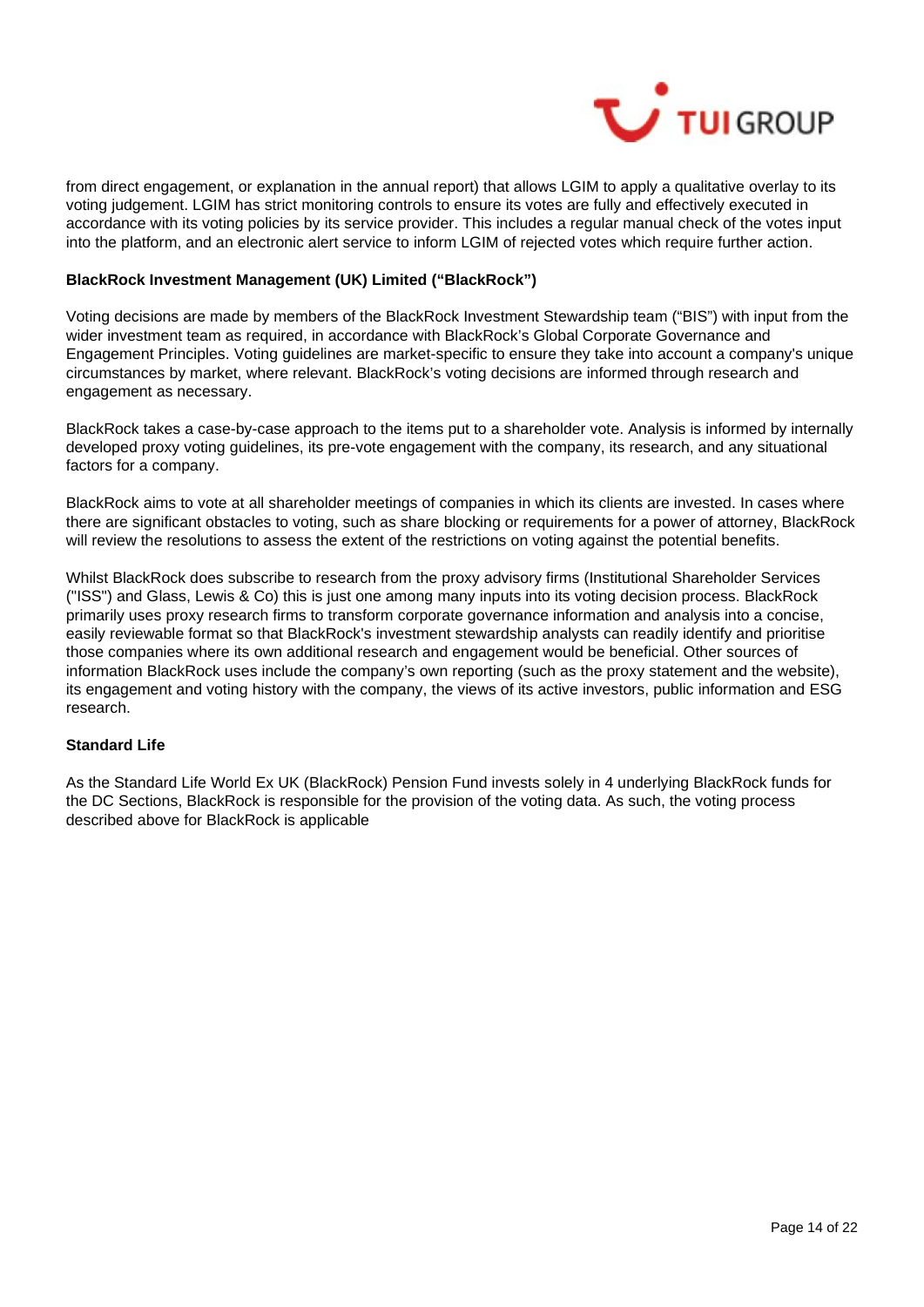

# **12.2 Summary of voting behaviour over the year**

A summary of voting behaviour over the period is provided in the table below.

|                                                                                                          | <b>DB Fund 1</b>                                      | <b>DC Fund 1</b>                                                 | <b>DC Fund 2</b>                                      | <b>DC Fund 3</b>                 |
|----------------------------------------------------------------------------------------------------------|-------------------------------------------------------|------------------------------------------------------------------|-------------------------------------------------------|----------------------------------|
| Manager name                                                                                             | <b>LGIM</b>                                           | <b>BlackRock</b>                                                 | <b>Standard Life</b>                                  | <b>BlackRock</b>                 |
| Fund name                                                                                                | <b>Global Real Estate</b><br><b>Equity Index Fund</b> | <b>ACS World</b><br>Multifactor<br><b>Equity Tracker</b><br>Fund | World Ex UK<br>Equity<br>(BlackRock)<br>Pension Fund* | Market Advantage<br>Pension Fund |
| Total size of fund at end of reporting<br>period                                                         | £1,614.0m                                             | £233.8m                                                          | £28.8m                                                | £618.0m                          |
| Value of invested assets at end of<br>reporting period                                                   | £49.8m                                                | £10.0m                                                           | £11.2m                                                | £11.3m                           |
| Number of holdings at end of reporting<br>period                                                         | 367                                                   | 2.877                                                            | 3,247                                                 | 5,845                            |
| Number of meetings eligible to vote                                                                      | 332                                                   | 171                                                              | 2,291                                                 | 1,962                            |
| Number of resolutions eligible to vote                                                                   | 3,667                                                 | 2,179                                                            | 26,264                                                | 23,443                           |
| % of resolutions voted                                                                                   | 100                                                   | 100                                                              | 99                                                    | 99                               |
| Of the resolutions on which voted, %<br>voted with management <sup>1</sup>                               | 81                                                    | 90                                                               | 91                                                    | 92                               |
| Of the resolutions on which voted, %<br>voted against management <sup>1</sup>                            | $\overline{19}$                                       | $\overline{9}$                                                   | 9                                                     | $\overline{7}$                   |
| Of the resolutions on which voted, %<br>abstained from voting <sup>1</sup>                               | $\sqrt{1\%}$                                          | $< 1\%$                                                          | $< 1\%$                                               | $< 1\%$                          |
| Of the meetings in which the manager<br>voted, % with at least one vote against<br>management            | 71                                                    | 40                                                               | 40                                                    | 32                               |
| Of the resolutions on which the manager<br>voted, % voted contrary to<br>recommendation of proxy adviser | 14                                                    | 0                                                                | 0                                                     | 0                                |

\*The Standard Life Fund is made up of 4 underlying BlackRock funds; iShares Pacific ex Japan Equity Index Pension Fund, iShares North American Equity Index Pension Fund, iShares Continental European Equity Index Pension Fund and iShares Japan Equity Index Pension Fund. As such, Standard Life have aggregated the data of the underlying funds.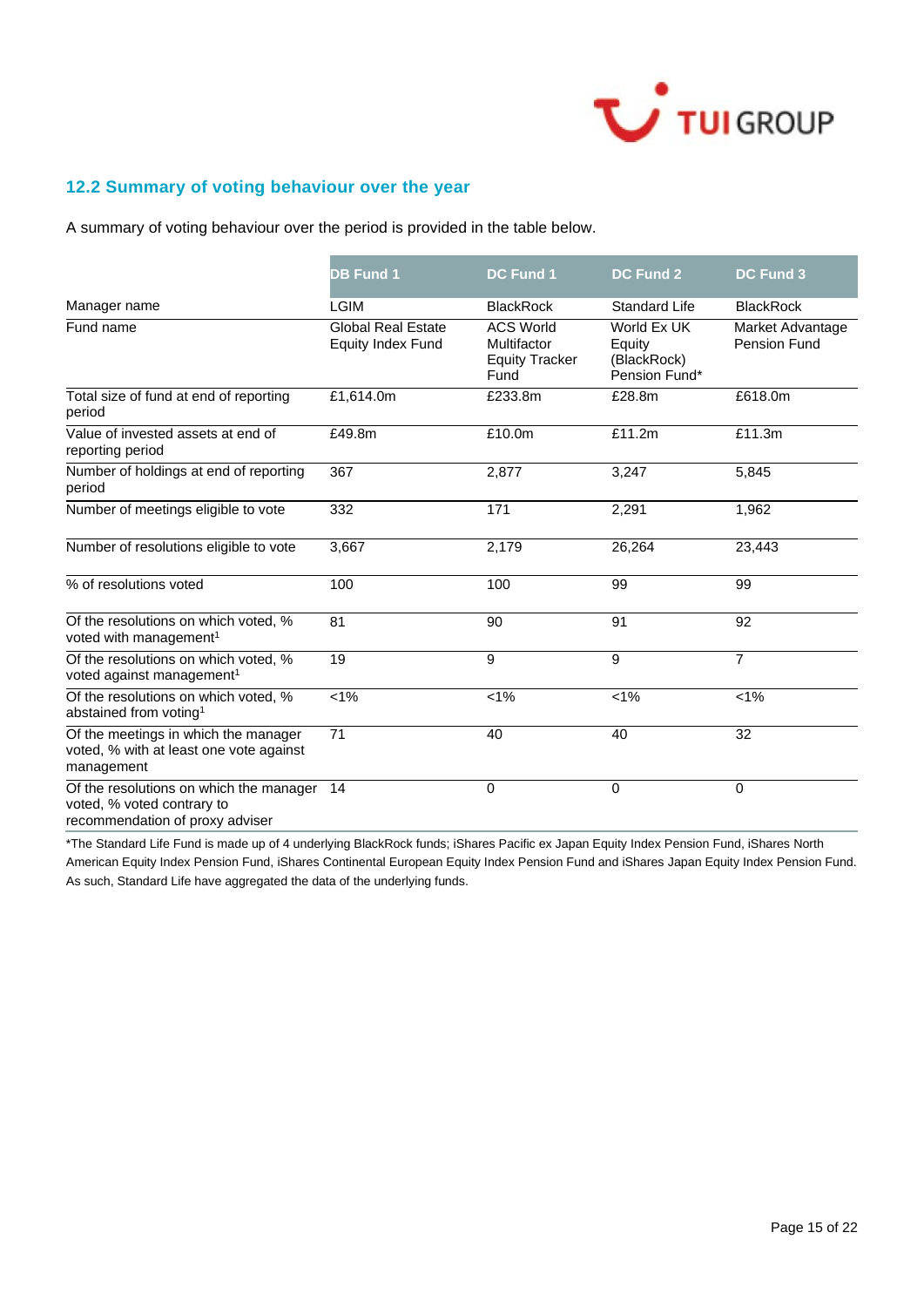

# **12.3 Most significant votes over the year**

Commentary on the most significant votes over the period, from the Trust's asset managers who hold listed equities, is set out below. Due to the number of votes provided by the Trust's investment managers we have chosen a subset of votes to report on in this Statement. The votes selected are those which the managers deem to be significant based on their internal criteria, and which affect a holding which is significant within the fund (where data provided allows this assessment). If members wish to obtain more investment manager voting information, this is available upon request.

# **12.3.1 DB Section**

| <b>Fund Name</b>                                                    | LGIM Global Real Estate Equity Index Fund                                                                                                                                                                                                                                                                                                                                                                                                                                                                                                                                                                                                                                                                                                     |                                                                                                                                                                                                                                             |  |
|---------------------------------------------------------------------|-----------------------------------------------------------------------------------------------------------------------------------------------------------------------------------------------------------------------------------------------------------------------------------------------------------------------------------------------------------------------------------------------------------------------------------------------------------------------------------------------------------------------------------------------------------------------------------------------------------------------------------------------------------------------------------------------------------------------------------------------|---------------------------------------------------------------------------------------------------------------------------------------------------------------------------------------------------------------------------------------------|--|
| <b>Company name</b>                                                 | Prologis, Inc.                                                                                                                                                                                                                                                                                                                                                                                                                                                                                                                                                                                                                                                                                                                                | <b>Equity Residential</b>                                                                                                                                                                                                                   |  |
| Date of vote                                                        | 29 April 2021                                                                                                                                                                                                                                                                                                                                                                                                                                                                                                                                                                                                                                                                                                                                 | 17 June 2021                                                                                                                                                                                                                                |  |
| Summary of the<br>resolutions                                       | <b>Resolution to Elect Director Hamid</b><br>R. Moghadam                                                                                                                                                                                                                                                                                                                                                                                                                                                                                                                                                                                                                                                                                      | Resolution to Elect Director Samuel Zell                                                                                                                                                                                                    |  |
| How you voted                                                       | Against                                                                                                                                                                                                                                                                                                                                                                                                                                                                                                                                                                                                                                                                                                                                       | Withhold                                                                                                                                                                                                                                    |  |
| <b>Rationale for the</b><br>voting decision                         | LGIM has a longstanding policy advocating<br>for the separation of the roles of CEO and<br>board chair. LGIM believes that these two<br>roles are substantially different, requiring<br>distinct skills and experiences. Since 2015,<br>LGIM has supported shareholder proposals<br>seeking the appointment of independent<br>board chairs, and since 2020 LGIM has voted<br>against all combined board Chair/CEO roles.<br>Furthermore, LGIM has published a guide for<br>boards on the separation of the roles of Chair<br>and CEO (available on its website), and has<br>reinforced its position on leadership structures<br>across its stewardship activities - e.g. via<br>individual corporate engagements and<br>director conferences. | The company was deemed to not meet<br>minimum standards with regards to<br>climate risk management and disclosure.                                                                                                                          |  |
| <b>Criteria for selecting</b><br>this vote as "most<br>significant" | LGIM considers this vote to be significant as<br>it is an application of an escalation of its vote<br>policy on the topic of the combination of the<br>board Chair and CEO (escalation of<br>engagement by vote).                                                                                                                                                                                                                                                                                                                                                                                                                                                                                                                             | LGIM considers this vote to be significant as it<br>is applied under the Climate Impact Pledge, its<br>flagship engagement programme targeting<br>some of the world's largest companies on their<br>strategic management of climate change. |  |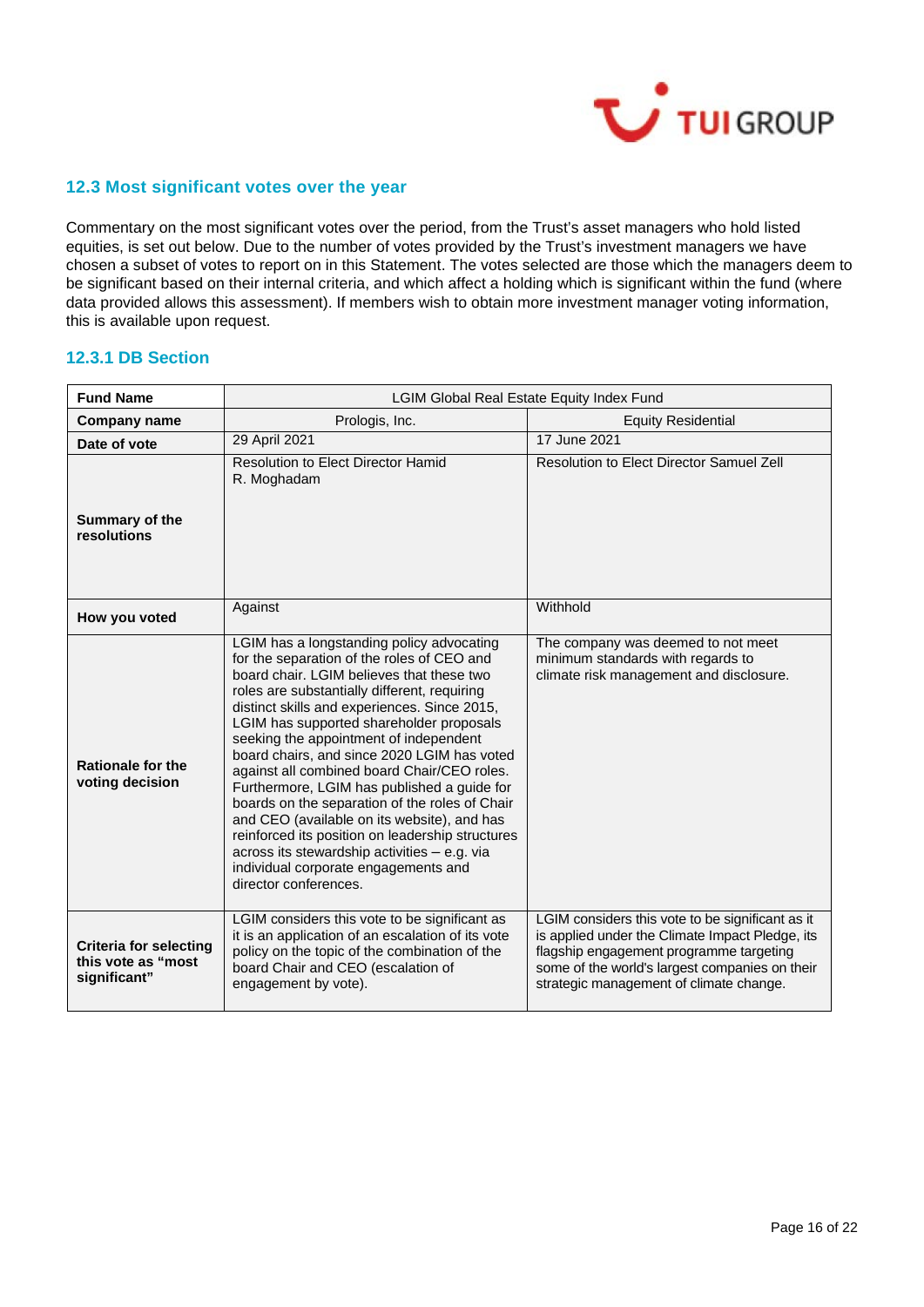

### **Votes in relation to assets other than listed equity**

The Trustee also requested comments for the non-equity funds within the default strategy. The following comments **were provided by the Trust's asset managers who do not hold listed equities but invest in** assets that had voting opportunities during the period.

We have excluded funds that confirmed that they had no significant voting opportunities over the period.

| <b>Manager name Hayfin</b>                                                                                                                                                                                                                                                                                                                                             |                                                                                                                                                                                                                                                                                                 |  |
|------------------------------------------------------------------------------------------------------------------------------------------------------------------------------------------------------------------------------------------------------------------------------------------------------------------------------------------------------------------------|-------------------------------------------------------------------------------------------------------------------------------------------------------------------------------------------------------------------------------------------------------------------------------------------------|--|
| <b>Fund name</b>                                                                                                                                                                                                                                                                                                                                                       | Direct Lending Fund II                                                                                                                                                                                                                                                                          |  |
| Nature of voting<br>opportunities that arose                                                                                                                                                                                                                                                                                                                           | The Hayfin Direct Lending Fund II is invested primarily in senior loans (ie corporate debt),<br>however there may be some instances whereby the Fund has some equity exposure.                                                                                                                  |  |
|                                                                                                                                                                                                                                                                                                                                                                        | In 2020 one investment, which accounted for 5% of total gross capital investment in the<br>Fund, went through a restructuring due to financial difficulties arising from COVID-19<br>lockdowns. As a result Hayfin became its majority shareholder, controlling the board and all<br>decisions. |  |
|                                                                                                                                                                                                                                                                                                                                                                        | In particular, during 2021 and under Hayfin's ownership, the company:                                                                                                                                                                                                                           |  |
| Proactively reduced its CO2 emissions through the replacement of its fleet with lower<br>$\bullet$<br>emission vehicles (especially trucks) and trained its truck drivers to eco-drive in order to<br>reduce (i) potential accidents, (ii) CO2 emissions and (iii) fuel consumption. The<br>company also worked with its clients to make advancements on these issues. |                                                                                                                                                                                                                                                                                                 |  |
|                                                                                                                                                                                                                                                                                                                                                                        | Modernised its facilities (eg replaced lighting with LEDs which should result in<br>consumption savings of c50-70%).                                                                                                                                                                            |  |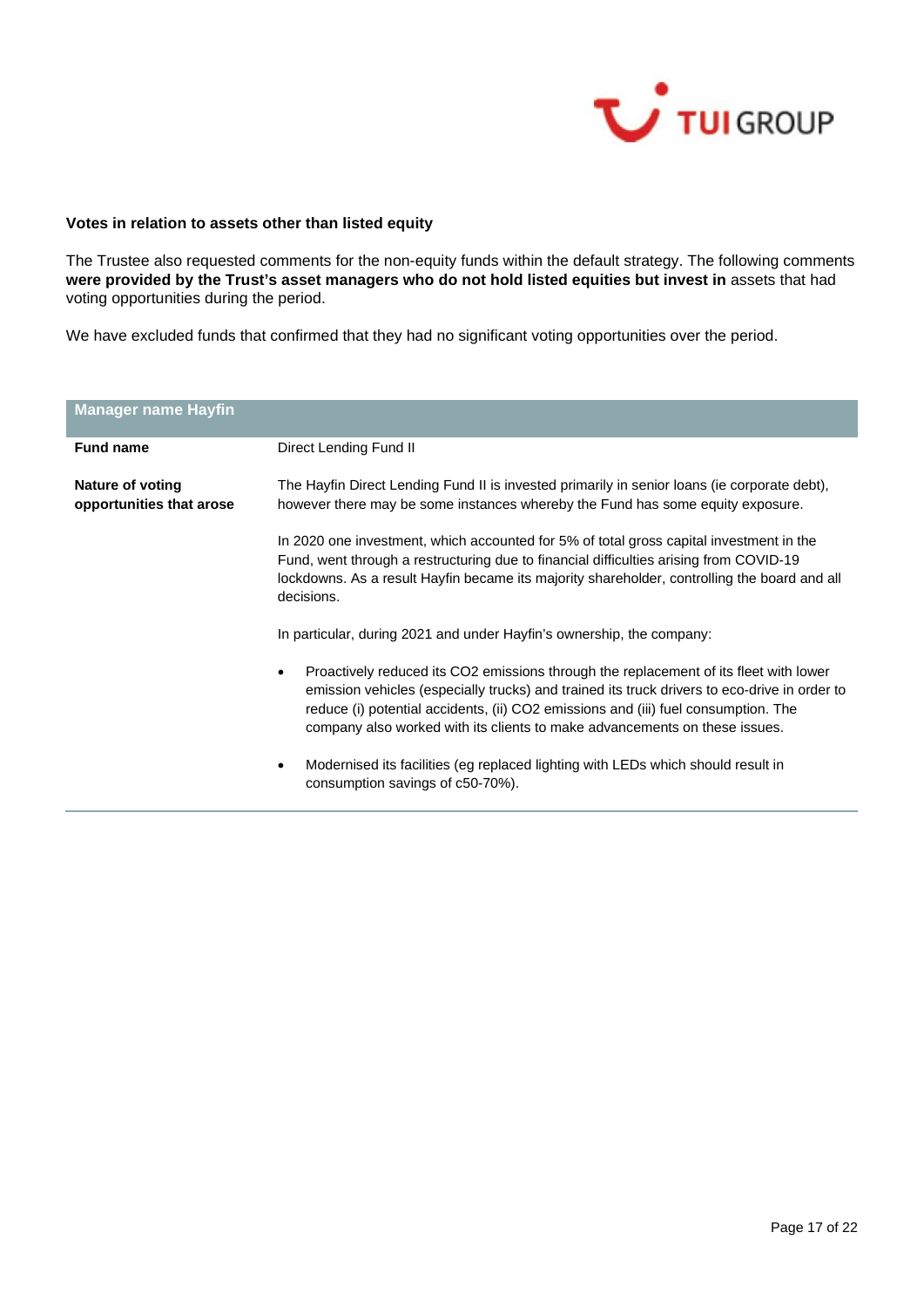

# **12.3.2. AVC and DC Sections**

### **BlackRock**

BlackRock Investment Stewardship ("BIS") prioritizes its work around themes that it believes will encourage sound governance practices and deliver sustainable long-term financial performance. It periodically publishes "vote bulletins" setting out detailed explanations of key votes relating to governance, strategic and sustainability issues that they consider, based on its Global Principles and Engagement Priorities, material to a company's sustainable long-term financial performance. These bulletins are intended to explain their vote decision, including the analysis underpinning it and relevant engagement history when applicable, where the issues involved are likely to be highprofile and therefore of interest to its clients and other stakeholders, and potentially represent a material risk to the investment. As the Standard Life Fund invests in 4 underlying BlackRock funds, the most significant votes are provided by BlackRock and therefore will follow the same criteria.

| <b>Fund Name</b>                                                   | BlackRock ACS World Multifactor Equity Tracker Fund                                                                                                                                                                                                                                                                                                                                                                                                                                                                                                                                                                                                                                                                                           |                                                                                                                                                                                                                                                                                                                                                                                                                                                                                                                                                                                                                                                                                                       |  |
|--------------------------------------------------------------------|-----------------------------------------------------------------------------------------------------------------------------------------------------------------------------------------------------------------------------------------------------------------------------------------------------------------------------------------------------------------------------------------------------------------------------------------------------------------------------------------------------------------------------------------------------------------------------------------------------------------------------------------------------------------------------------------------------------------------------------------------|-------------------------------------------------------------------------------------------------------------------------------------------------------------------------------------------------------------------------------------------------------------------------------------------------------------------------------------------------------------------------------------------------------------------------------------------------------------------------------------------------------------------------------------------------------------------------------------------------------------------------------------------------------------------------------------------------------|--|
| <b>Company name</b>                                                | <b>AGL Energy Ltd</b><br><b>Rio Tinto Limited</b>                                                                                                                                                                                                                                                                                                                                                                                                                                                                                                                                                                                                                                                                                             |                                                                                                                                                                                                                                                                                                                                                                                                                                                                                                                                                                                                                                                                                                       |  |
| Date of vote                                                       | 7 October 2020                                                                                                                                                                                                                                                                                                                                                                                                                                                                                                                                                                                                                                                                                                                                | 6 May 2021                                                                                                                                                                                                                                                                                                                                                                                                                                                                                                                                                                                                                                                                                            |  |
| Summary of the<br>resolutions                                      | Shareholder proposal to approve the<br>closure of two coal-fired power plants                                                                                                                                                                                                                                                                                                                                                                                                                                                                                                                                                                                                                                                                 | 1. Shareholder proposal to require the<br>company to disclose short, medium and<br>long-term targets for its scope 1 and 2<br>GHG emissions and performance<br>against these targets.<br>2. Shareholder proposal for climate-related<br>lobbying through enhanced annual<br>reviews of industry associations to<br>ensure that areas of inconsistency with<br>the Paris Agreement are identified.                                                                                                                                                                                                                                                                                                     |  |
| How you voted                                                      | For                                                                                                                                                                                                                                                                                                                                                                                                                                                                                                                                                                                                                                                                                                                                           | For<br>1 <sub>1</sub><br>2.<br>For                                                                                                                                                                                                                                                                                                                                                                                                                                                                                                                                                                                                                                                                    |  |
| <b>Rationale for the voting</b><br>decision                        | While they recognise the various regulatory<br>challenges and energy generation<br>requirements that AGL faces, BlackRock's<br>support for this proposal is intended to<br>encourage the company in its efforts to<br>proactively and ambitiously manage the<br>climate risk in its business model. They<br>expect that doing so would help offset the<br>potential financial risks, and capture some<br>of the opportunities of the global energy<br>transition, thus protecting the long-term<br>economic interest of shareholders.<br>BlackRock supported this proposal because<br>they believe the company, and its<br>shareholders, would benefit from a<br>continued focus on long-term strategic<br>planning covering several decades. | 1.<br>BlackRock supported this proposal as it<br>is consistent with their expectation that<br>companies disclose scope 1 and 2<br>emissions and accompanying GHG<br>emissions reduction targets. They<br>believe that the companies that critically<br>evaluate their current baseline, set<br>rigorous GHG emissions reduction<br>targets, and act on an accelerated<br>timelines are those most likely to avoid<br>operational disruption in the future.<br>2.<br>BlackRock supported this proposal to<br>signal the importance of the<br>opportunity for Rio Tinto to engage its<br>trade associations to further advance<br>their policy positions in support of the<br>global energy transition. |  |
| <b>Criteria for selecting</b><br>this vote as "most<br>significant | This vote was selected as significant as<br>BlackRock believe that supporting the<br>proposal would encourage the company in<br>its efforts to manage climate risk, which in                                                                                                                                                                                                                                                                                                                                                                                                                                                                                                                                                                  | These votes were deemed significant as<br>BlackRock believe that greater disclosure                                                                                                                                                                                                                                                                                                                                                                                                                                                                                                                                                                                                                   |  |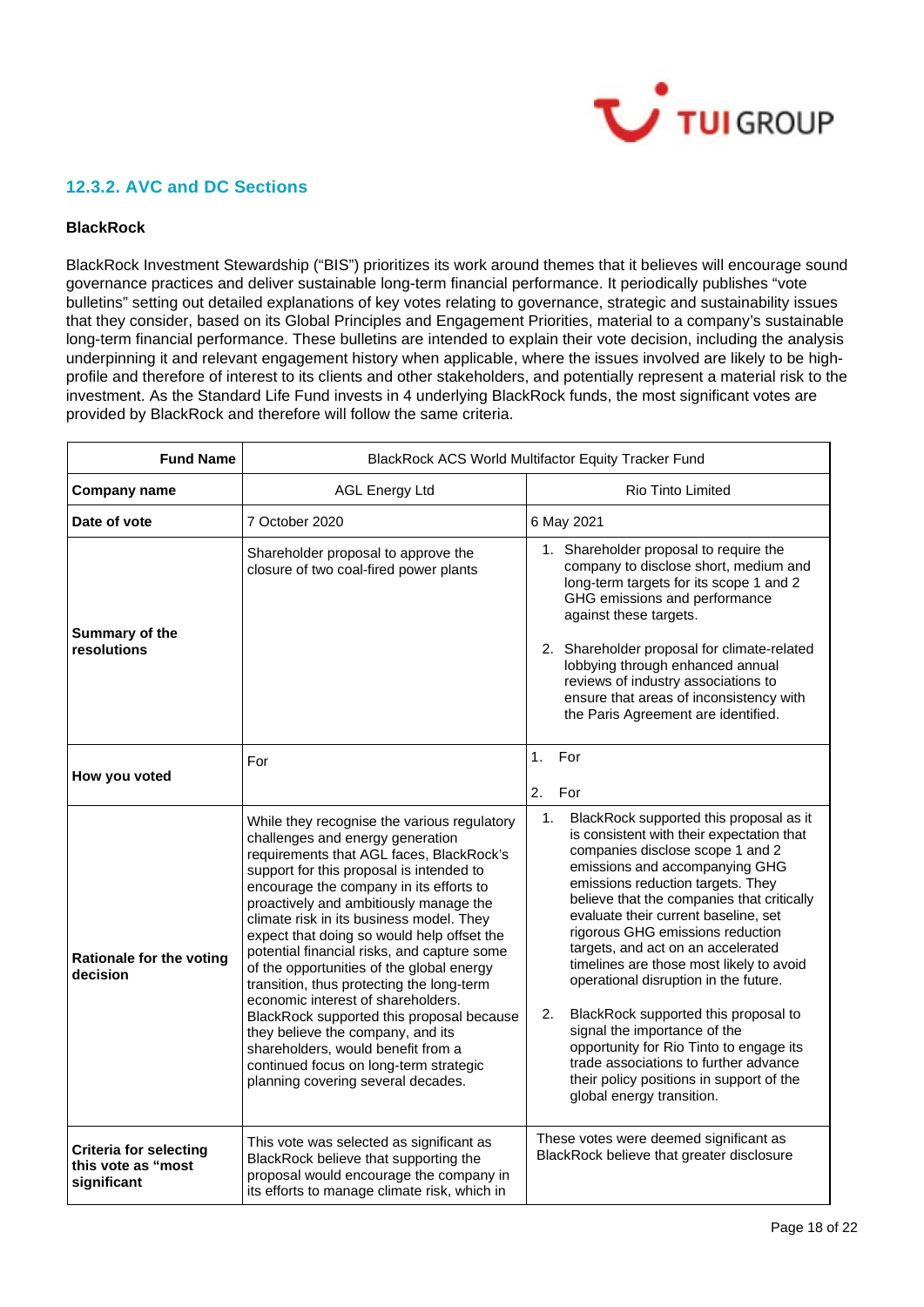

| doing so would help offset the potential<br>financial risks and protect the long-term<br>interest of shareholders. | on climate and climate-related lobbying<br>benefit shareholders. |
|--------------------------------------------------------------------------------------------------------------------|------------------------------------------------------------------|
|--------------------------------------------------------------------------------------------------------------------|------------------------------------------------------------------|

| <b>Fund Name</b>                                                    | Standard Life World Ex UK Equity (BlackRock) Pension Fund                                                                                                                                                                                                                                                                                                                                                                                                                                                                                                                                |                                                                                                                                                                                                                                                                                                                        |  |
|---------------------------------------------------------------------|------------------------------------------------------------------------------------------------------------------------------------------------------------------------------------------------------------------------------------------------------------------------------------------------------------------------------------------------------------------------------------------------------------------------------------------------------------------------------------------------------------------------------------------------------------------------------------------|------------------------------------------------------------------------------------------------------------------------------------------------------------------------------------------------------------------------------------------------------------------------------------------------------------------------|--|
| <b>Underlying Fund</b>                                              | iShares Pacific ex Japan Equity Index Fund                                                                                                                                                                                                                                                                                                                                                                                                                                                                                                                                               | iShares North American Equity Index Fund                                                                                                                                                                                                                                                                               |  |
| <b>Company name</b>                                                 | Origin Energy Limited                                                                                                                                                                                                                                                                                                                                                                                                                                                                                                                                                                    | Tyson Foods Inc.                                                                                                                                                                                                                                                                                                       |  |
| Date of vote                                                        | 20 October 2020                                                                                                                                                                                                                                                                                                                                                                                                                                                                                                                                                                          | 11 February 2021                                                                                                                                                                                                                                                                                                       |  |
| Summary of the<br>resolutions                                       | Amendment to the Constitution - As<br>1 <sub>1</sub><br>required under Australian voting rules,<br>a resolution calling for an amendment<br>to the company's constitution is first<br>necessary to allow for the subsequent<br>non-binding resolution 2 to be voted<br>upon.<br>Consent and Fracking - The proposal<br>2.<br>asks the company to commission a<br>review of the process used to obtain<br>consent from Aboriginal owners who<br>may be affected by the company's<br>hydraulic fracturing (fracking) activities in<br>the Northern Territory.                              | The proposal requested the board of directors<br>to prepare a report on the company's human<br>rights due diligence process to assess,<br>identify, prevent, mitigate, and remedy actual<br>and potential human rights impacts, given that<br>the company has limited disclosure regarding<br>its supply chain audits. |  |
|                                                                     | 1.<br>Against                                                                                                                                                                                                                                                                                                                                                                                                                                                                                                                                                                            | For                                                                                                                                                                                                                                                                                                                    |  |
| How you voted                                                       | 2.<br>Against                                                                                                                                                                                                                                                                                                                                                                                                                                                                                                                                                                            |                                                                                                                                                                                                                                                                                                                        |  |
| <b>Rationale for the</b><br>voting decision                         | BlackRock is not generally supportive of<br>1.<br>this type of constitutional amendment<br>resolution, as the relative ease of the<br>filing process increases the risk that<br>these types of proposals submitted by<br>shareholders whose interests may not be<br>necessarily aligned with those of the<br>broader shareholder base.<br>2. BlackRock believe that Origin has<br>demonstrated adequate business<br>practices related to its fracking operations<br>and has made appropriate efforts to<br>procure consent from the Native<br>Titleholders for its exploration projects. | BlackRock were not satisfied with the<br>company's disclosures and practices around<br>sustainable working conditions. After<br>continued engagement on the matter, they<br>remain concerned about the company's lack<br>of robust disclosures.                                                                        |  |
| <b>Criteria for selecting</b><br>this vote as "most<br>significant" |                                                                                                                                                                                                                                                                                                                                                                                                                                                                                                                                                                                          | As noted in their 2021 Global principles, they<br>expect companies to implement, to the<br>extent appropriate, monitoring processes<br>(often referred to as due diligence) to identify<br>and mitigate potential adverse impacts, and<br>provide grievance mechanisms to remediate<br>any actual adverse impacts.     |  |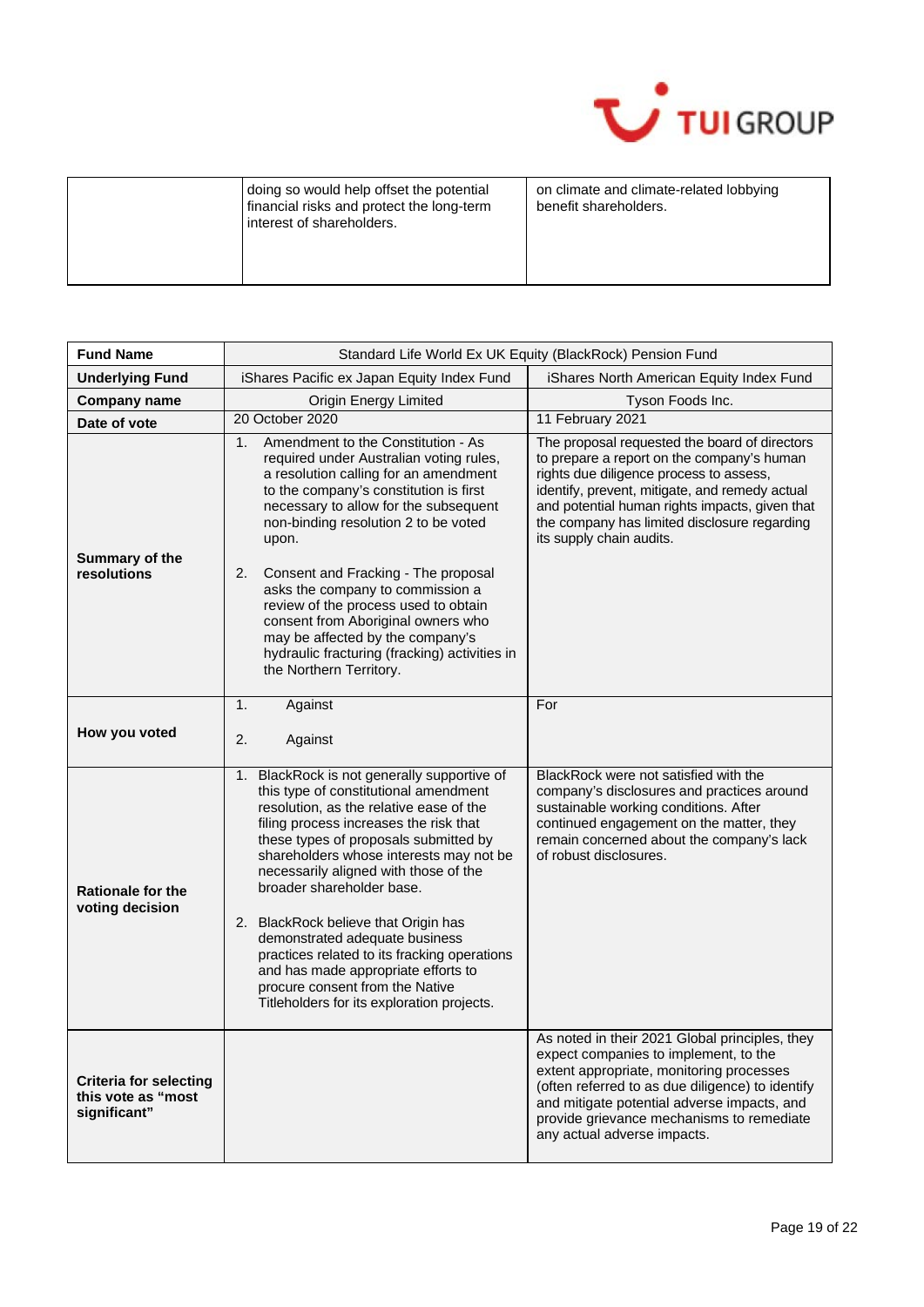

| <b>Fund Name</b>                                                    | Standard Life World Ex UK Equity (BlackRock) Pension Fund                                                                                                                                                                                                                                                                                                                                                                                                                                                                                                                                                                                                                                                                                                                                                                                                                                                                                                                                                                          |                                                                                                                                                                                                                                                                                                                                                                                                                                                                                |  |
|---------------------------------------------------------------------|------------------------------------------------------------------------------------------------------------------------------------------------------------------------------------------------------------------------------------------------------------------------------------------------------------------------------------------------------------------------------------------------------------------------------------------------------------------------------------------------------------------------------------------------------------------------------------------------------------------------------------------------------------------------------------------------------------------------------------------------------------------------------------------------------------------------------------------------------------------------------------------------------------------------------------------------------------------------------------------------------------------------------------|--------------------------------------------------------------------------------------------------------------------------------------------------------------------------------------------------------------------------------------------------------------------------------------------------------------------------------------------------------------------------------------------------------------------------------------------------------------------------------|--|
| <b>Underlying Fund</b>                                              | iShares Japan Equity Index Fund                                                                                                                                                                                                                                                                                                                                                                                                                                                                                                                                                                                                                                                                                                                                                                                                                                                                                                                                                                                                    | iShares Continental European Equity Index                                                                                                                                                                                                                                                                                                                                                                                                                                      |  |
| <b>Company name</b>                                                 | Mitsubishi UFJ Financial Group Inc                                                                                                                                                                                                                                                                                                                                                                                                                                                                                                                                                                                                                                                                                                                                                                                                                                                                                                                                                                                                 | Chr. Hansen Holdings A/S                                                                                                                                                                                                                                                                                                                                                                                                                                                       |  |
| Date of vote                                                        | 29 June 2021                                                                                                                                                                                                                                                                                                                                                                                                                                                                                                                                                                                                                                                                                                                                                                                                                                                                                                                                                                                                                       | 25 November 2020                                                                                                                                                                                                                                                                                                                                                                                                                                                               |  |
| Summary of the<br>resolutions                                       | Shareholder proposal for a partial amendment<br>to the Articles of Incorporation to require the<br>disclosure of a plan to align financing and<br>investments of the company with the goals of<br>the Paris Agreement.                                                                                                                                                                                                                                                                                                                                                                                                                                                                                                                                                                                                                                                                                                                                                                                                             | Starting from Financial Year 2020/21, the<br>Company must Apply the Recommendations<br>of the Task Force on Climate-related Financial<br>Disclosures (TCFD) as the Framework for<br>Climate-Related Disclosure in the Company's<br>Annual Report.                                                                                                                                                                                                                              |  |
| How you voted                                                       | Against                                                                                                                                                                                                                                                                                                                                                                                                                                                                                                                                                                                                                                                                                                                                                                                                                                                                                                                                                                                                                            | For                                                                                                                                                                                                                                                                                                                                                                                                                                                                            |  |
| <b>Rationale for the</b><br>voting decision                         | The proposal was reviewed from two<br>perspectives.<br>BlackRock first considered whether they<br>agreed with the spirit and reasonableness of<br>the proposal. BlackRock agreed with the<br>general intent to enhance the company's<br>reporting on its climate action plans.<br>However, they were concerned about the<br>potential consequences from the legally<br>binding nature of the proposal. BlackRock<br>prefers to vote against re-election of directors<br>if key business risks such as climate actions<br>are not being considered.<br>BlackRock also considered whether the<br>Mitsubishi UFJ should act with greater<br>urgency to tackle climate risks. They believed<br>that the company has demonstrated<br>reasonable progress in disclosing and<br>addressing climate-related risks, both locally<br>and globally. The company will be the first<br>bank in Japan to join the Net-Zero Banking<br>Alliance and it was the second largest lead<br>arranger in financing renewable energy<br>projects in 2020. | BlackRock acknowledged the efforts Chr.<br>Hansen have made with regards to climate<br>change and sustainability. The company is in<br>the process of incorporating TCFD<br>recommendations into annual reports, but<br>BlackRock believed the next, crucial step was<br>to report in line with the TCFD framework.<br>The intent behind this voting decision was to<br>accelerate the company's already positive<br>efforts rather than change a dissatisfactory<br>approach. |  |
| <b>Criteria for selecting</b><br>this vote as "most<br>significant" | This vote was selected as significant as<br>Climate-related risks and opportunities;<br>corporate governance and business<br>strategy are key focuses of voting decisions<br>of BlackRock.                                                                                                                                                                                                                                                                                                                                                                                                                                                                                                                                                                                                                                                                                                                                                                                                                                         | BIS believe that companies should be aiming<br>to initiate reporting in line with TCFD as soon<br>as is feasible to provide material information<br>to investors, particularly given the urgent<br>need to address climate risk.                                                                                                                                                                                                                                               |  |